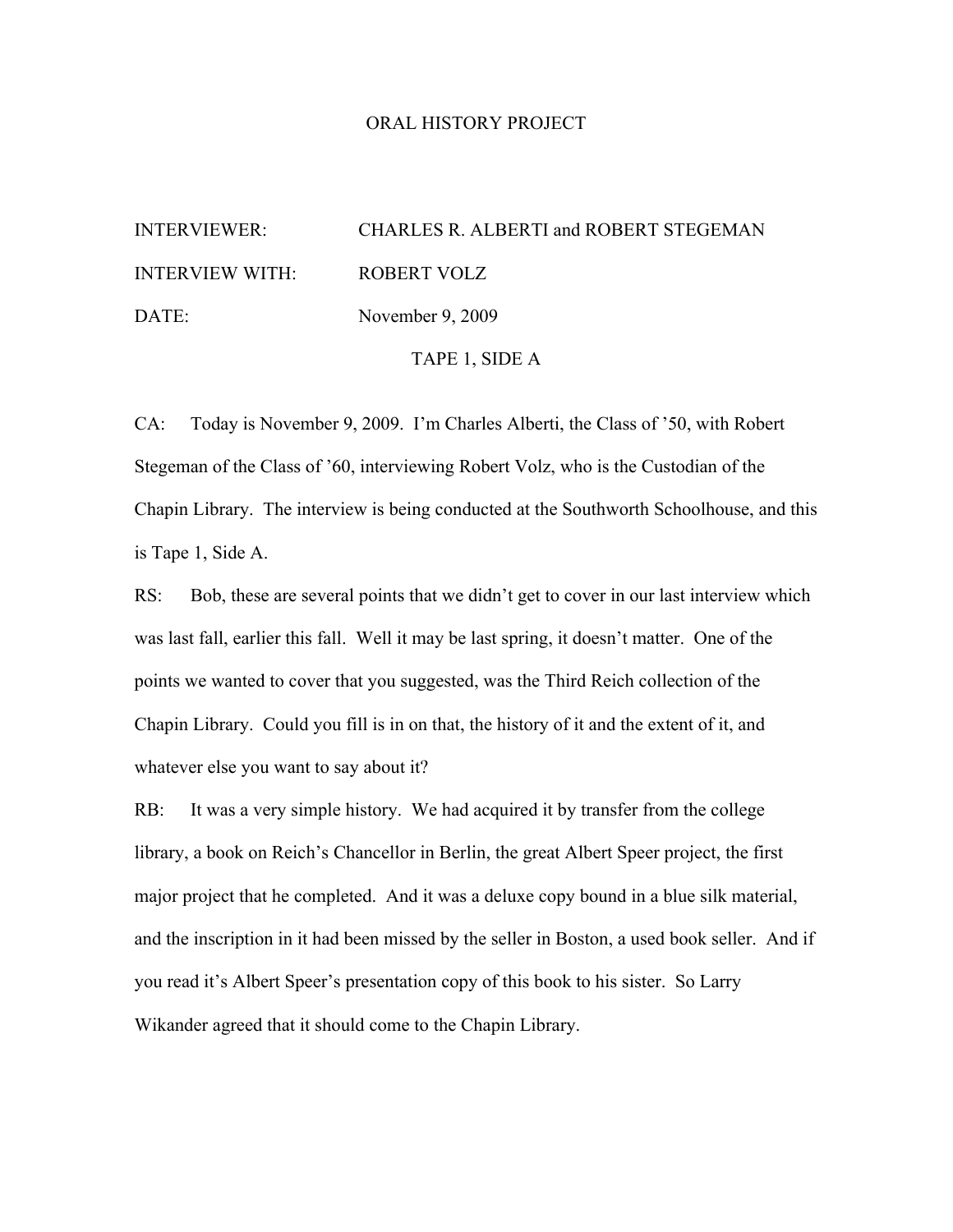Then Lane Faison, who of course had been in the army after the end of the war and had been involved in Munich, and so forth, in some the art recovery process, managed to get his hands on one book that had been in Hitler's library, authored by the name of Hagen – H a g e n, and it had Hitler's book plate in it, and a little presentation to the Führer from the author. I doubt that the Führer read it because it was fresh and crisp and almost everybody who was writing and wanted to gain some favor, hoped to gain some favor, would be giving books to Hitler that helped his various libraries to stay full of books other than the Third Reich Nazi Party books.

I'm a big fan of a classic catalogue that was put out in the British library in the Earl's Court Exhibition Centre called *Printing and the Mind of Man*, in about 1960, which tried to show how the influential books in history and described them all, and one of those was *Mein Kampf*. These were not necessarily all books that had favorable results in history, but books that influenced *Mein Kampf*, which it certainly did, and that was one of them. We had quite a few of the *Printing and the Mind of Man* books in the Chapin Library, and I tried each year or every other year if possible, to find another one of those to add to the collection. So a very nice copy of *Mein Kampf*, both volumes of 1925 and 1927 came up together in really fine condition . . .

CA: When did he write it Bob?

BV: Well he wrote the first volume in prison, or a large portion of it in prison, after he was imprisoned in the early '20s in Munch. He had a little extra time on his hands, so he formulated his ideas onto paper. So this was in the half cloth, half paper, the first volume, and the bright red cloth of the second volume. Interestingly, the fly leaf on both copies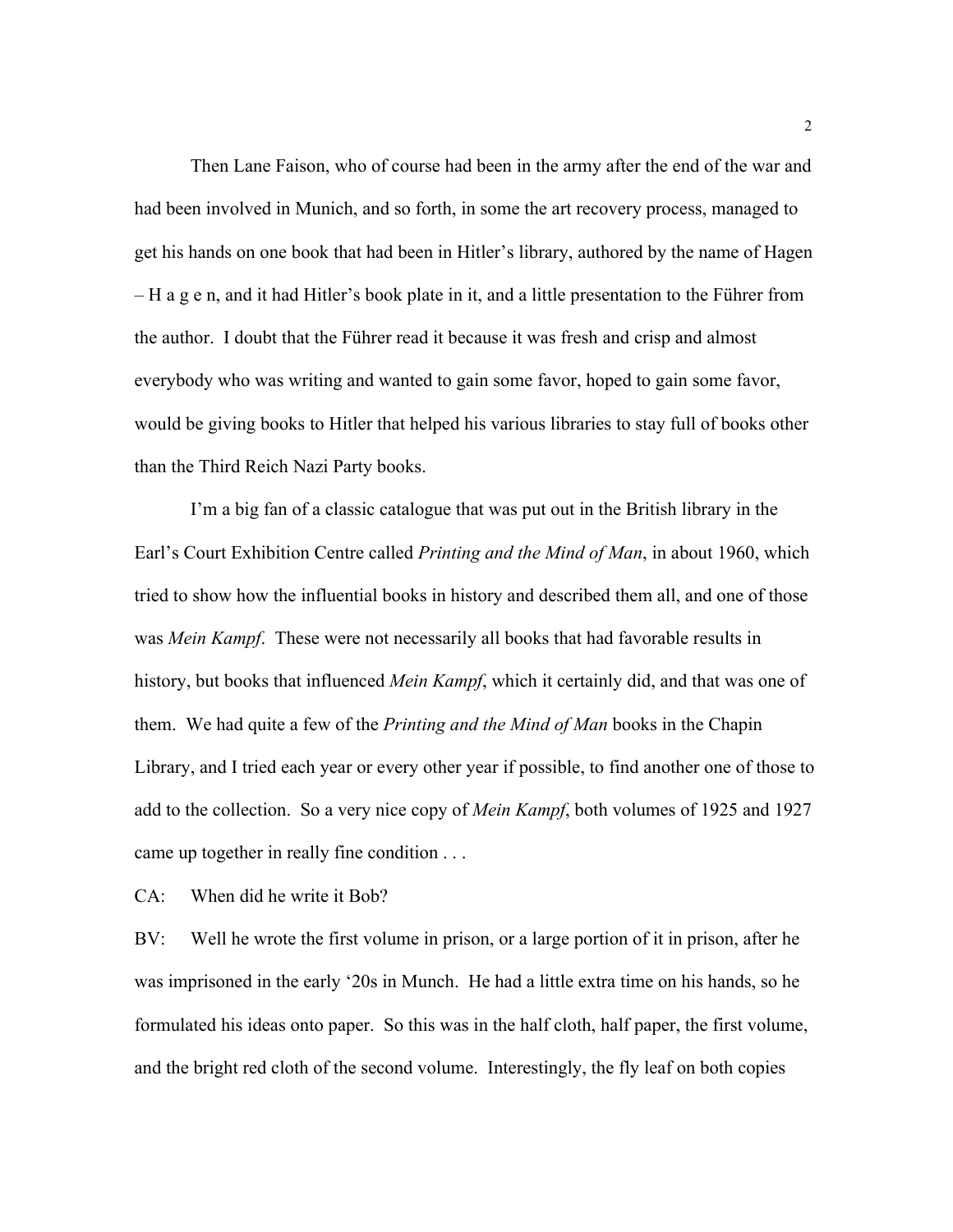have been torn out. Undoubtedly it had some early ownership names on it that somebody didn't want to be subsequently associated with, or perhaps it even had, you can hope that it one time had a presentation inscription from the Führer himself that somebody else tore out and sold separately, because you can frame an inscription like that and if you're a devotee you can wall mount it in the inner sanctum of your study or so. Anyway, there was a nice photograph accompanying it.

So we had just those three pieces, and then Neil Kubler, who is in Chinese Studies here at the college, his father had been a professor of German literature down in Ithaca, and each summer would spend a summer in Germany, and this included the period from the establishment of the Third Reich in January of 1933 and so he was there in the summer of '33 and '34 and '35 and '36, and would buy current interest literature as well, and so it included not only authors but literary works, but also some of the goings on of the dominant Nazi party, and so when Neil and his mother gave his dad's collection of German and French literature to the college, included were about 150 volumes that had some political overtones from the first four years of the Third Reich, and a few other works that were very important and that started earlier but that field of literary history Germany has long had a tradition of nationalistic studies of their own literature in their own culture in different ways, and Professor Kubler had several of those also. It went on into the Third Reich and you see the last volume, which gets published of sort of the current affairs, and there's always a little section on some of the contemporary German writers and some references to Adolph Hitler on the last couple of pages, so it's very interesting to see how the scholars even, and the learned people, gave this little bow to the Führer always,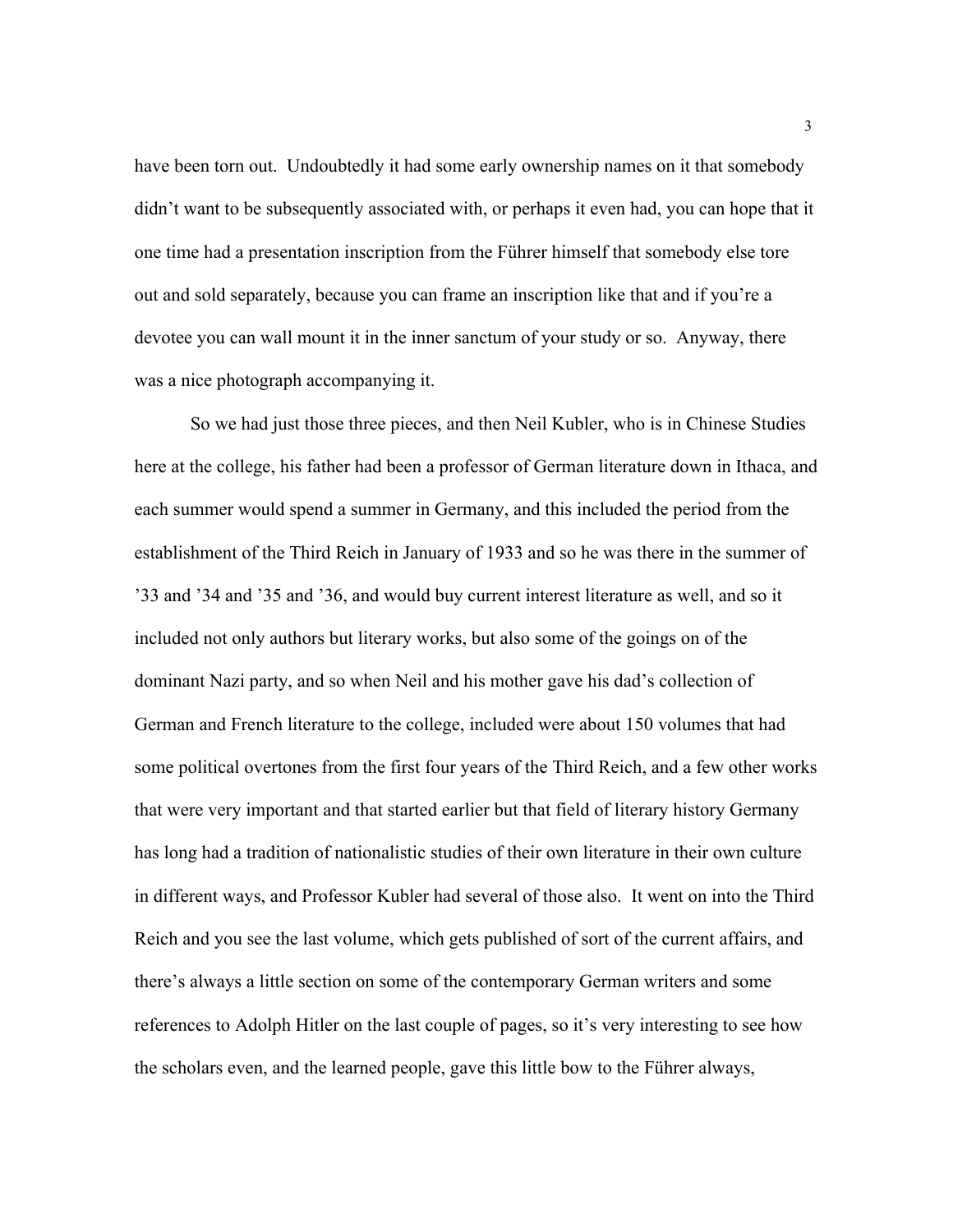whether they meant it or not. It's much like Wilhelm Furtwängler would conduct in front of Hitler, and sometimes would accept his handshake at the end, and then wipe his hand on his shirt afterwards.

But anyway, that was the nucleus and just always again, was in love with this idea of the Chapin Library collecting important things that represent the ideas, the people and the events of civilization. There's nothing in the  $20<sup>th</sup>$  century that is more pervasive than the Nazi party, the Third Reich, the influence of the Third Reich. You only have to look at it being used as a derogatory term today for everything even regarding our health insurance program. Everybody who's for it is a Nazi in one group of people and things of that sort. It's all over the place. And so I just decided that it was a body of literature that was out there, available at a very reasonable price because there's a lot of collectors of Third Reich and Nazi memorabilia – uniforms, pins, buttons, arms, even porcelain dishes and things of that sort. Helmets and daggers are especially popular, but very few of them read German, and so the literature was going for a song, and we could build something up, and so I made a few contacts. One contact leads to another, and before long we were getting quite a bit of material in. I tried to concentrate then . . .

CA: When you say for a song, give us some sense of comparison between say something that is written so that people can read something in German . . . I mean are we talking a dollar to two dollars, or is it twice as much?

RV: Well you do sometimes find some things for a couple of dollars, yes, especially issues of periodicals and newspapers.

CA: O.K. I was only saying a dollar because I couldn't think of what the number . . .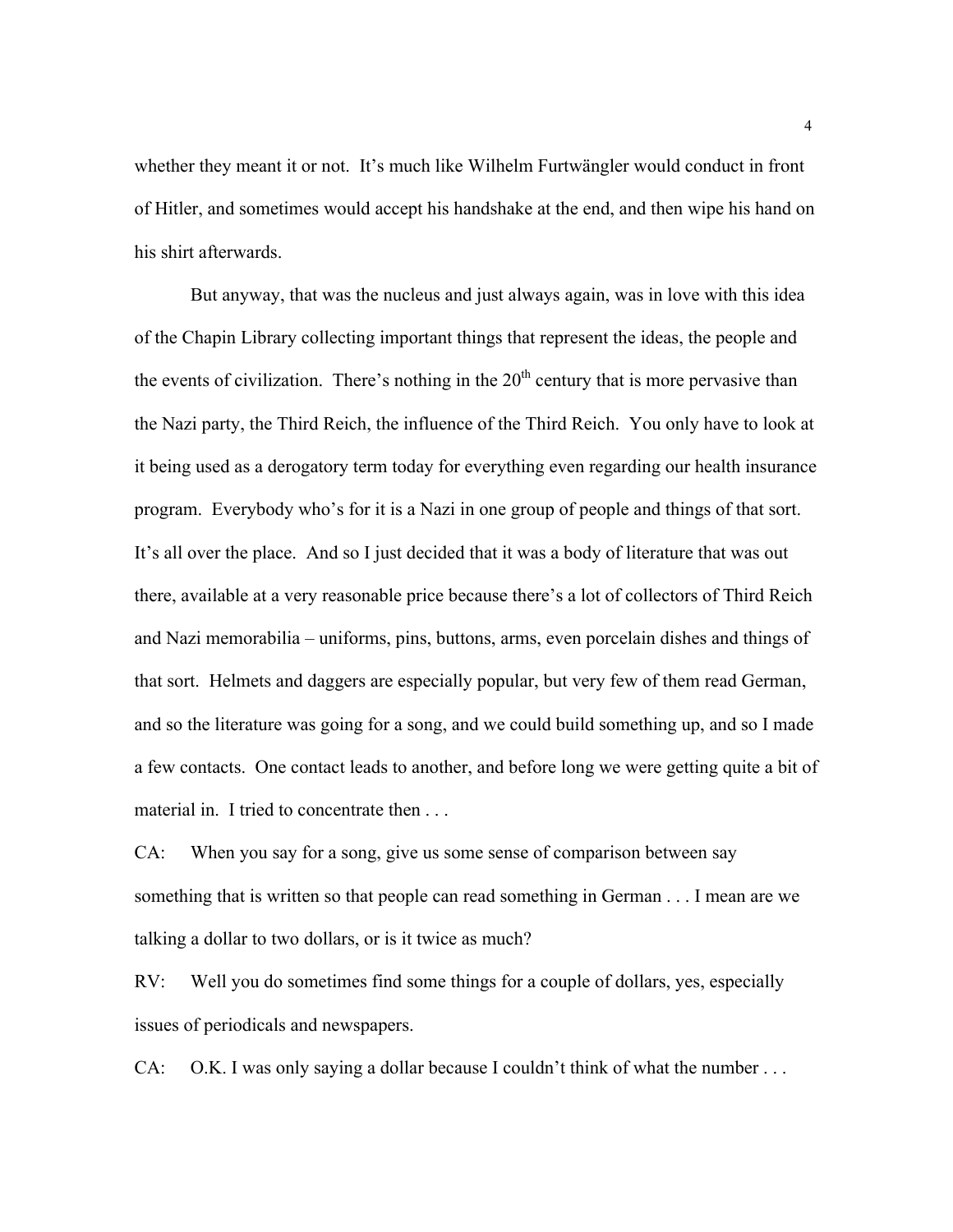RV: You couldn't think of a euro or a penny.

CA: No, I was thinking of \$100 or \$1000, I mean stuff like that.

RV: But to pay more than \$250 for an important book, say Hitler's book in translation, *Give Me Four More Years*, which was to show the Reich by 1938, absolutely important as far as his mindset goes and the mindset of the power structure behind him, you can get a perfectly beautiful copy of that for around \$250 or less.

CA: But something with Hitler on it would be worth thousands?

RV: No, no, no. Hitler's picture is all over the place. It was almost every *de rigueur*  that you have a picture of the Führer as the frontispiece some place after the dedication or something of that sort. There's a few people who Heydrich, the SS leader, or one of the SS heroes, and the other one, Ernst Röhm, who was head of the SA troops, the brown shirts, and he was executed by Hitler in the summer of '34

CA: Yeah.

RV: but it's very interesting to see pictures of him and Hitler together always and Göring. Göring is always a step behind Hitler, though he was a big figure, considerably larger than Hitler, especially as the years went on he got bigger and wider and wider, but he was a tall man. He had this very important position as head of the Luftwaft, and as a confidante of Hitler, but he always appears in photographs a step behind Hitler. Röhm always appears next to Hitler. He always positioned himself next to him and I don't think he showed proper respect and he got the ax. There are various reasons given for it, but he was obviously . . . in the way he conducted himself physically in public, he was the equal of the Führer, even though he only was in charge of one crack group of troops.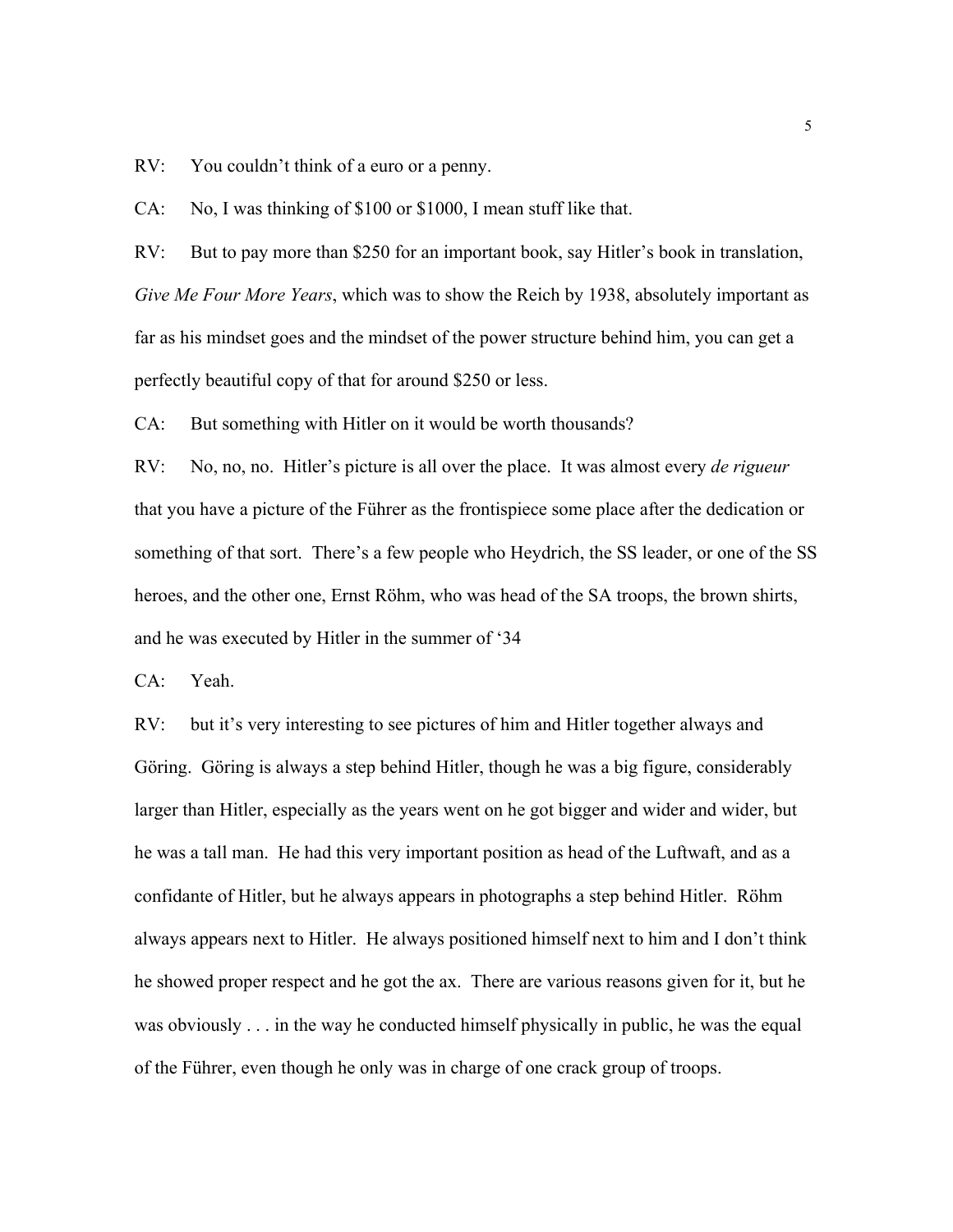Of course the SA at that time of '34 was more important than the SS. The SS existed but it was nothing like it would become by 1940 when it was really crack troops, it was almost like Special Forces.

RS: So you are still actively building the Third Reich collection?

RV: We continue to add to it, yes. I mean when I was over in Berlin this September, I was able to get 51 issues of a satirical magazine that was published in '34 and '35. It's not a complete run, but it's a pretty good sampling of the art, the caricatures and everything else, as well as the long story, short stories, and little anecdotes and everything that are in it, and the dealer there said he had never seen one of the few issues before and just got this in, so I came along at the right time. I was able to get a good price for it. Now I got that, if you were talking about prices before, I paid 600 euro, that's about \$900 in September 2009 prices for those 51 issues. So that's less than \$20 an issue, and the covers alone are worth . . . because of the strong graphics, are suitable for framing, every one of them, you know, are worth more than that in the dealer's shop.

RS: Anything else on the Third Reich?

RV: Well we collect photographs and put an emphasis on the Hitler Youth, which is a fascinating subdivision of the whole National Socialist Movement. It assumed the Catholic and Lutheran youth movements . . . I don't know if 'assumed' is the right word. It incorporated . . .

CA: Subsumed?

RV: Subsumed the Catholic and Lutheran youth movements and it's very hard to take a picture of a young fellow in his uniform there to judge whether it's 1930 or 1933. After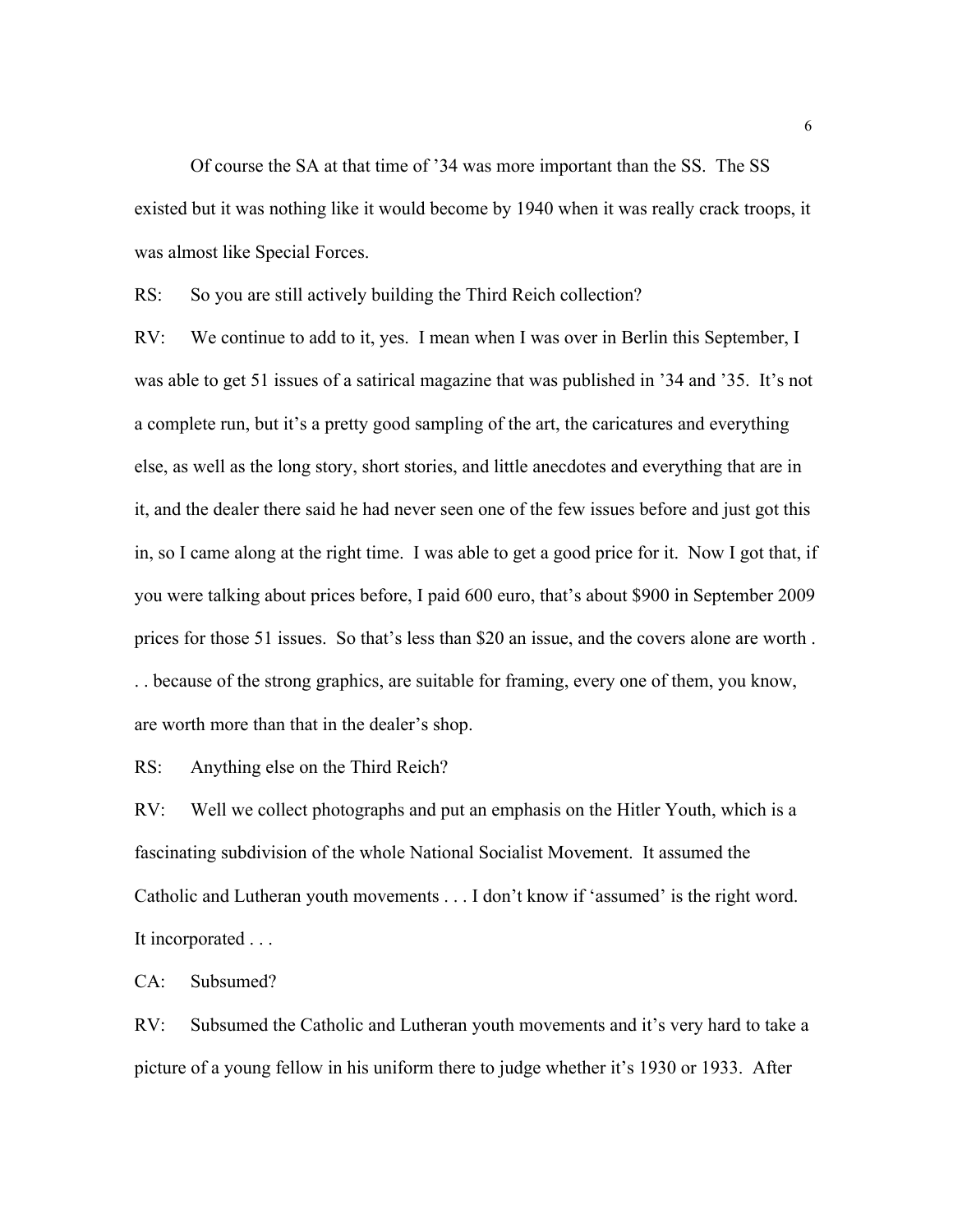'34 or so the uniform became a little more distinct and absolutely clear. This is the same with the *wehrmacht* and other of his soldiers. Initially when you see the parades and things, you've all kinds of boots, all kinds of pants, all kinds of coats. A lot of these are just uniforms left from the first world war, and the troops all are older. Come '34, '35 the uniforms become a little neater, classier and more uniform and so forth, and the troop age starts getting into a fighting age. There's quite a difference. You can tell, just date some of these early photographs just by how the people look and how they're dressed.

I've also tried to get them just as a . . . I tend to buy these myself and then give them to the library, things relating to food. So you get . . . especially, they love to take pictures. Like I took one at lunch today before we met here, of your group sitting around at Christmas time with all your bottles of beer or bottles of wine, or the field canteen or so forth, the field stove and different things, or eating out of a metal pan in the trench. There are all kinds of these photographs. It's very interesting.

Another area, besides that, that I like to get into – music. There are some very interesting things, both as far as classical music goes and as far as the day-to-day band music and everything, every regiment had its band, and you can always tell a Third Reich soldier, whether he was a band member, by a particular kind of shoulder medallion that he wore.

RS: Yeah.

RV: And so it's just . . . because of my own interest in music I suppose, but it's an important thing. We hear so much about the arts and the music and poor Herbert von Karajan, and Wilhelm Furtwängler and other people get blamed for their Nazi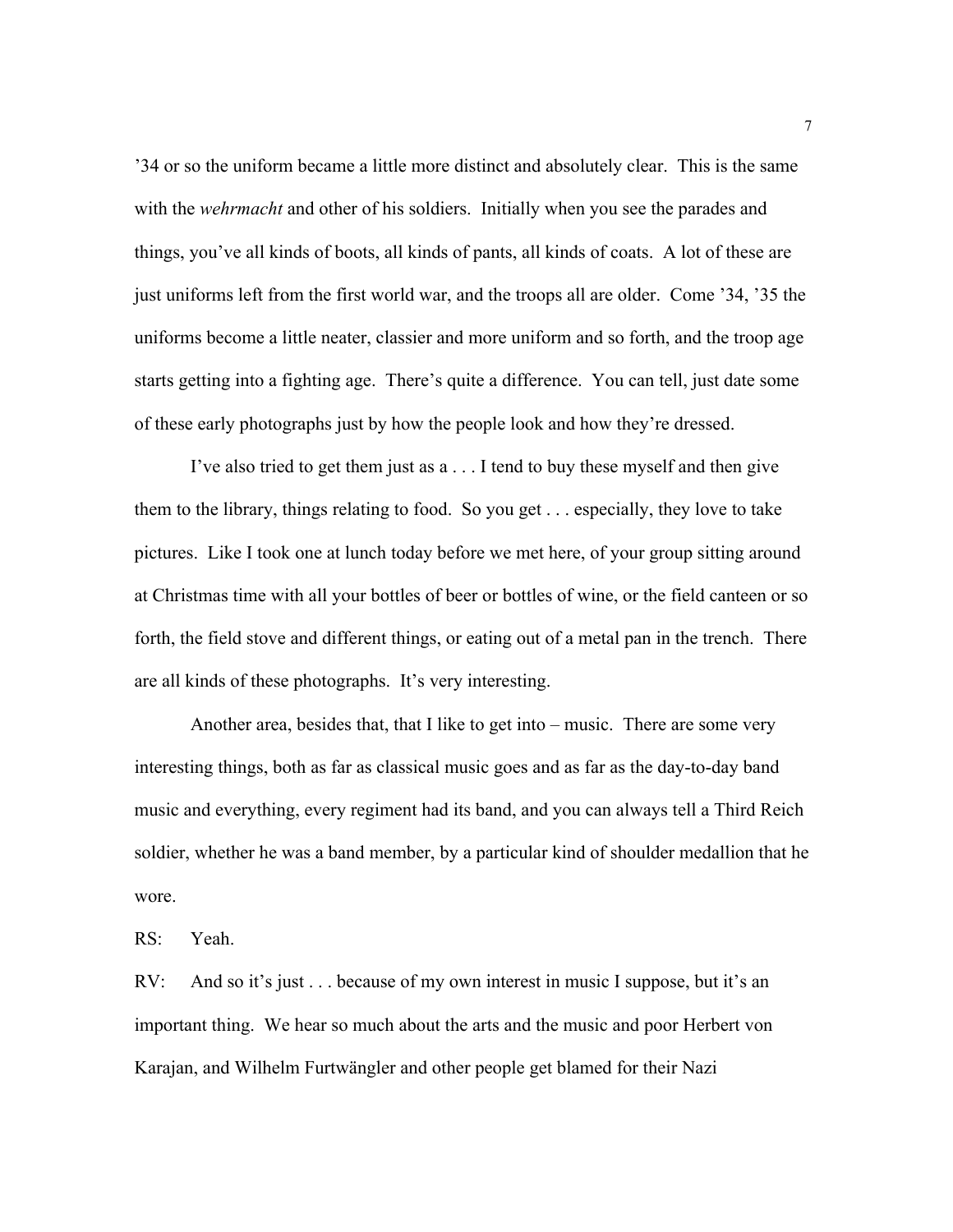performances, that they didn't flee like some of the others did, but music continued on. It was sometimes used as an instrument of statecraft, and sometimes it was just because music is so integral to the German culture that it would naturally carry on.

RS: On another point here, the last time we talked you said briefly that the Klopfer collection is your single most important collection. Can you tell us about that?

RV: I'm not sure how I said that, it was certainly the most important gift that the library has received.

RS: O.K., O.K.

RV: It started shortly after I arrived here. I was introduced to Don Klopfer by Leonard Schlosser, who was Class of '48, and he took me down there. Leonard knew Don Klopfer, who was co-founder of Random House with Bennett Cerf. Don was Class of 1922, nongraduate. He started at Princeton and didn't like the anti-Jewish atmosphere at Princeton in 1919 when he was there, and so he transferred to Williams, but then there was a little bit of some kind of family upheaval and so he left college and he and Bennett Cerf each in 1924, I believe it was, put up \$25,000 to buy out a publisher, who was publishing with the Modern Library, and the guy was in financial straits, and so they bought the Modern Library, the title to it, the rights to it, and all the inventory, and a lot of the inventory was stored in a warehouse built under the Brooklyn Bridge, and Don Klopfer and Bennett Cerf would go down there and fill suitcases with these Modern Library books and go around the East to book store after book store offering these titles and explain it to them, and they would say, O.K., I'll take three copies or five copies of the books and they were shipped up to them. And that's how they continued the Modern Library. They switched a few of the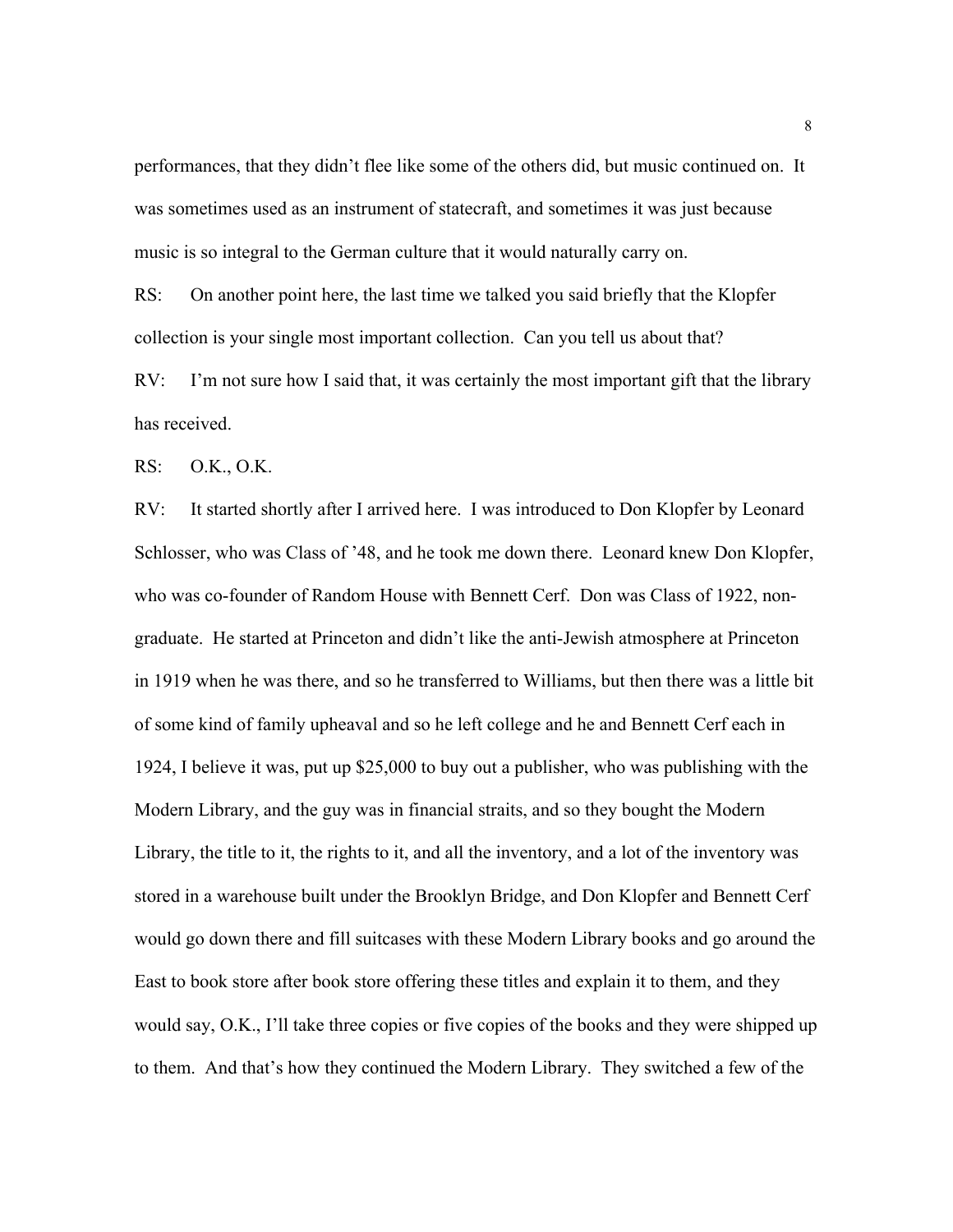titles that were not selling, then dropped them and added some titles of their favorite literature. And, of course, Modern Library continues to be a cash cow for Random House, even under the Bertelsmann ownership, and though it doesn't have a list of titles nearly so large as it did back in the '20s, '30s and '40s, but they still continue to publish quite a few books under the Modern Library imprint. Anyway, I was introduced to Don Klopfer and he and Leonard

CA: Schlosser?

RV: Leonard Schlosser said goodbye and Don and I went to his apartment and chatted awhile and then he took me to lunch, and this was the first time I ever had lunch where the *maitre d'* sat you down properly and made sure you sat on the right side of a person, because he had one bad ear.

RS: (Laughter)

RV: And every time subsequently, when I would sit, I would always be positioned on the correct side, no matter what corner of the restaurant that we sat on because they all knew him, but this was the first time I ever had a menu that didn't have any prices on it.

RS: (Laughter)

RV: His guests apparently were given the priceless menu and he had the one that had the prices on it. And of course I never . . . this was my first contact with somebody in the higher echelons of business and culture. He never signed a bill even or a slip. They never brought him anything to sign. So he was just well enough known and well enough established in both ways, so that was sort of fun. I remember that was the first time I ever had soft-shell crabs in this elegant restaurant. It was a rather nice restaurant. Very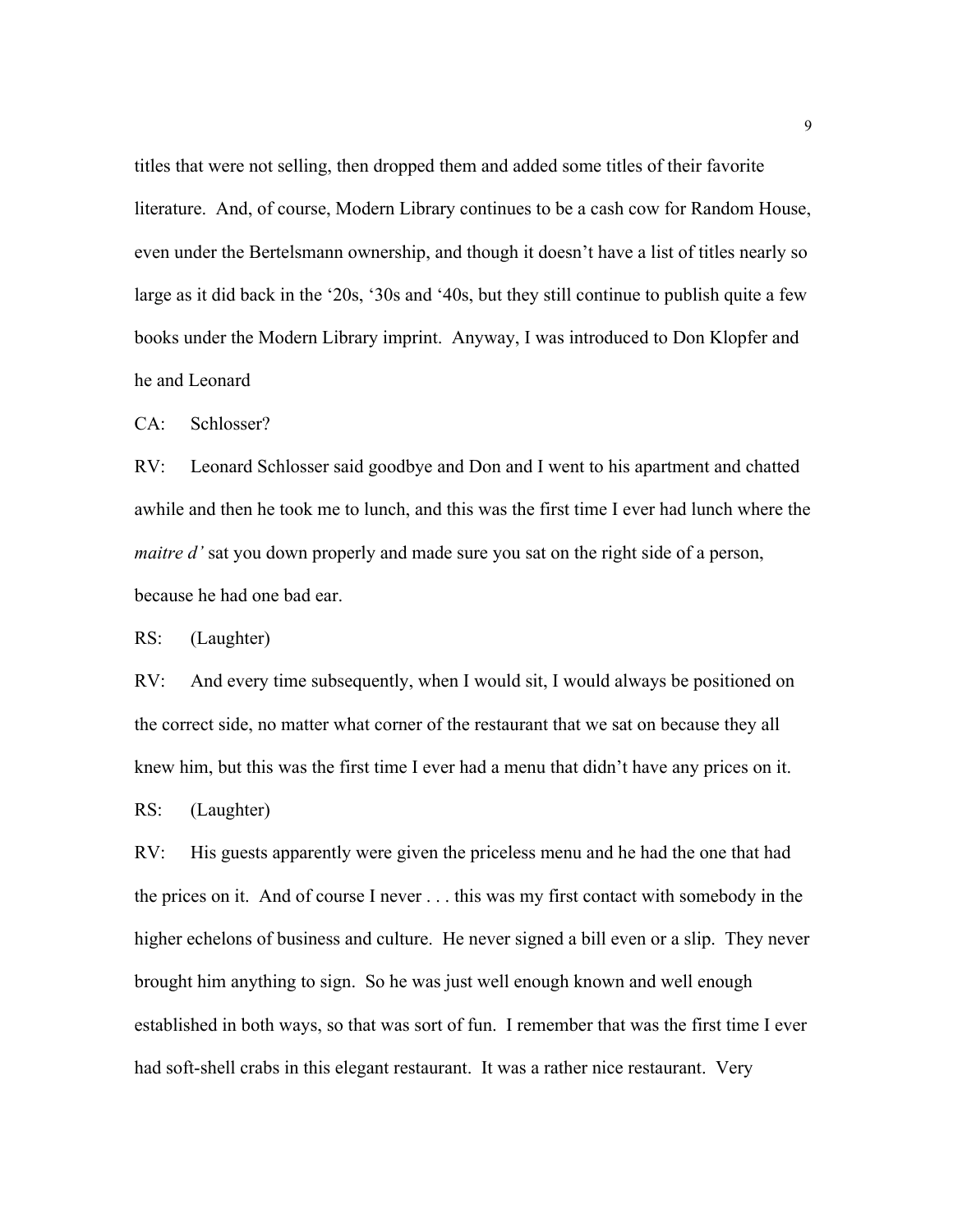prominent I think at lunchtime for some of the people out there on  $50<sup>th</sup>$  and Park Avenue, where the Random House offices were. So this soft-shell crab was cooked absolutely perfectly. I've never had it better.

RS: Sounds like he appreciated it more than the books.

RV: But then I go down there every spring, down to . . . he had a penthouse apartment on  $63<sup>rd</sup>$  and Park Avenue, and a wonderful 12-room apartment up there with a balcony, a roof balcony that went on two sides. There were only two apartments up there on that level, two condos. They weren't apartments any longer, they were owned. And then in September or October I'd always get a call: "Bob, come on down and bring seven boxes or eight boxes." He knew how much fit into one of our standard sized knock up boxes, how much it was he was going to give us this year from his book collection. Then I would get down there with the boxes and we'd assemble them and he would hand me the appraisal (he would always have Sotheby's come in and do the appraisal). So we had an immediate inventory and a valuation. We didn't have any paperwork to go through other than an acceptance and a thank-you letter. And we'd go to lunch again and we'd haul the books back to Williamstown. I'd always go down with somebody that had a van, and they'd usually go cool their heels somewhere or go to a museum or something. Not that they weren't welcome but most of the time they didn't care to participate in my bookish stuff, but we'd drive back and we'd make an appointment and come by about 4:30 or 5:00 and take it out the service door in the apartment there on the 63<sup>rd</sup> Street side and then head back to Williamstown with, you know \$40,000 to \$80,000 worth of books in these seven or eight boxes.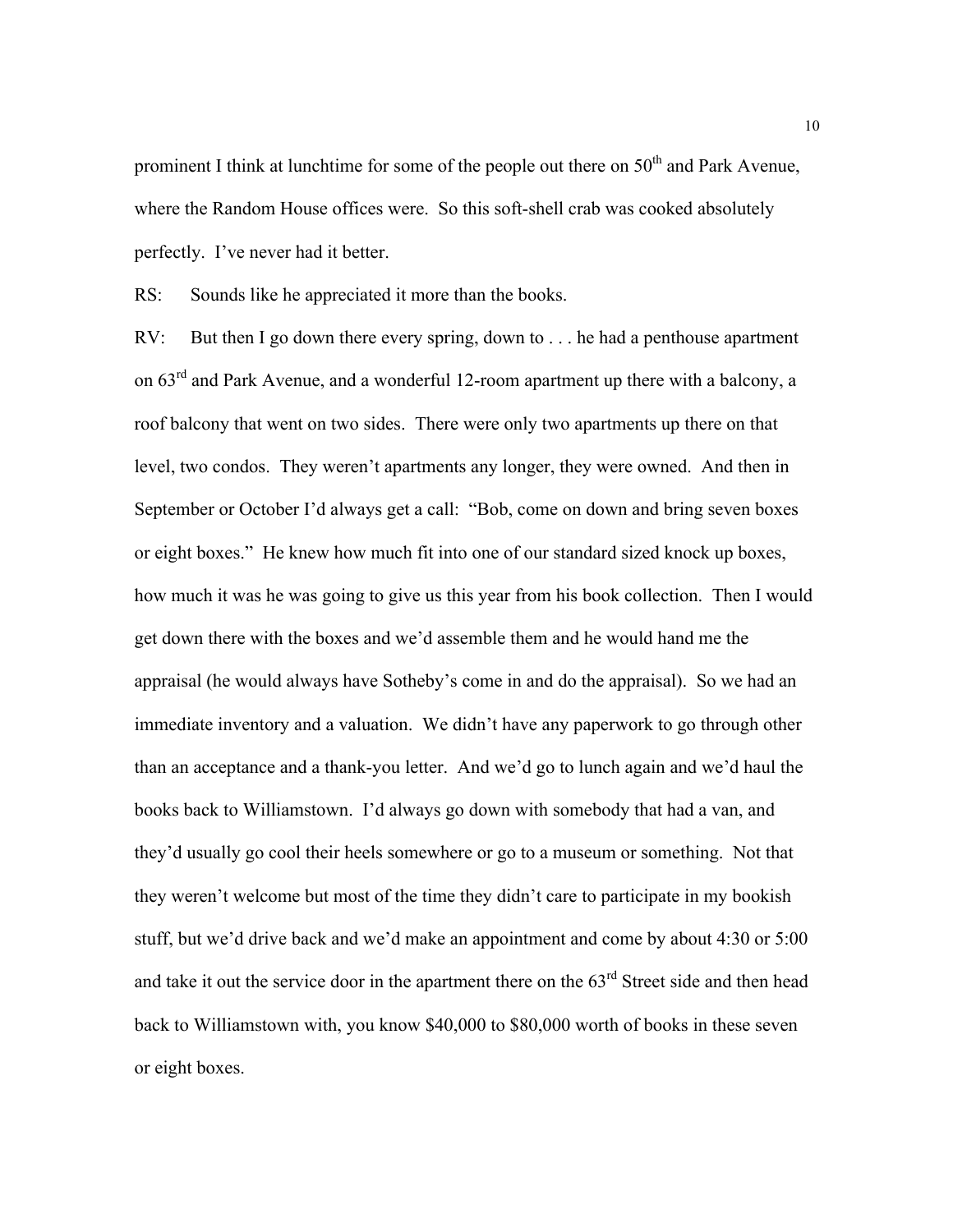RS: Over the years, how many titles did he contribute to you? And what kind of books did he get?

RV: Well Don collected of course some modern authors, or modern in his day in the '20s and '30s, collected extensively his own stable of authors that Random House had, such as Faulkner and

CA: Williams?

RV: I'm trying to think . . . Robinson Jeffers, and of course *Ulysses*, that was one of their great breakthroughs. They had American rights for *Ulysses*, and several other important authors that they handled. But also, he collected Joseph Conrad, for instance. Already in 1923 he bought heavily at a sale after Conrad's death. There was a private collector of Conrad that I guess was waiting until Joseph Conrad himself died, and he sold a lot of his books, including some presentation copies at that time, and Don bought heavily at that sale. So we got a wonderful, wonderful collection of Joseph Conrad, including a good number of Conrad letters. Conrad's third earliest known letter. That's to a young Polish fellow . . . a five-page letter to a young Polish fellow who had been an acquaintance of his in Poland, but who had settled near Bristol, England. And Conrad at that time was in the British Merchant Marine, and so this is 8 one letters, and an 18-page letter of Conrad, which is the longest known Conrad letter, and some other wonderful things by way of letters and manuscripts of Joseph Conrad.

Anyway, so he continued to give us maybe between 30 and 100 volumes a year until 1986 when he died.

RS: So that would have been how many years did he...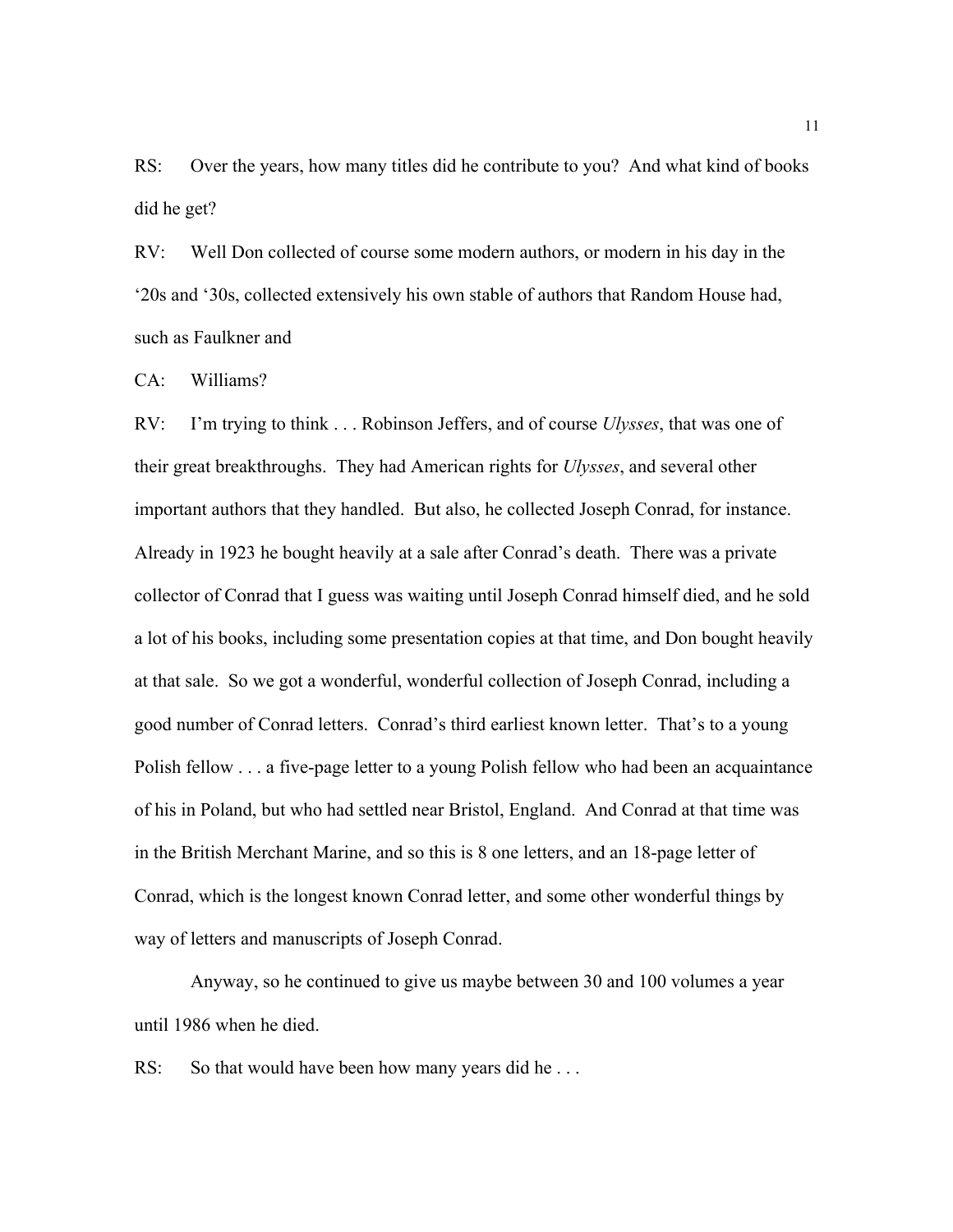RV: Well basically from '78 I think until '85.

RS: O.K.

RV: So about 7 or 8 years.

RS: I can see why you say it's considerable.

RV: Well that in value, that amounted to a great deal, and this included some early books, for instance, our great copy of the *Nuremburg Chronicle* that we had, which is the largest copy known. This is the most heavily illustrated book of the  $15<sup>th</sup>$  century, and this is a fantastic copy. It was owned, the ownership inscription of when he bought it and where, by the Duke of Arundel, who we know is Thomas Howard, the great collector of art and books. But when he had been Ambassador on behalf of Charles, II to the Holy Roman Emperor, he set up in Ratisbon and he bought it there on the  $27<sup>th</sup>$  of September in 1636, and Stella Vater Old Style because he was in a Catholic country, but he was a Brit so he didn't have them change to the Gregorian calendar, so he was using the British calendar that he bought on the  $27<sup>th</sup>$  of September, which actually was into early October by the Gregorian calendar. So books that way gave us the Ottoboni, *Book of Hours*. Ottoboni was the best of the Florentine illustrators, or manuscript illuminators, at the end of the 15<sup>th</sup> century and roughly 1485 to 1515 was his productive period, and there's a beautiful Book of Hours, and we had no distinguished Italian Book of Hours or manuscript before that. Really good painting, this is gorgeous painting. So that kind of thing as well as different works all through the centuries, primarily in English, but not exclusively. And then when he died his house was still full of books, and he had left all of his material intact for the use of his widow, but was bequeathed to his daughter.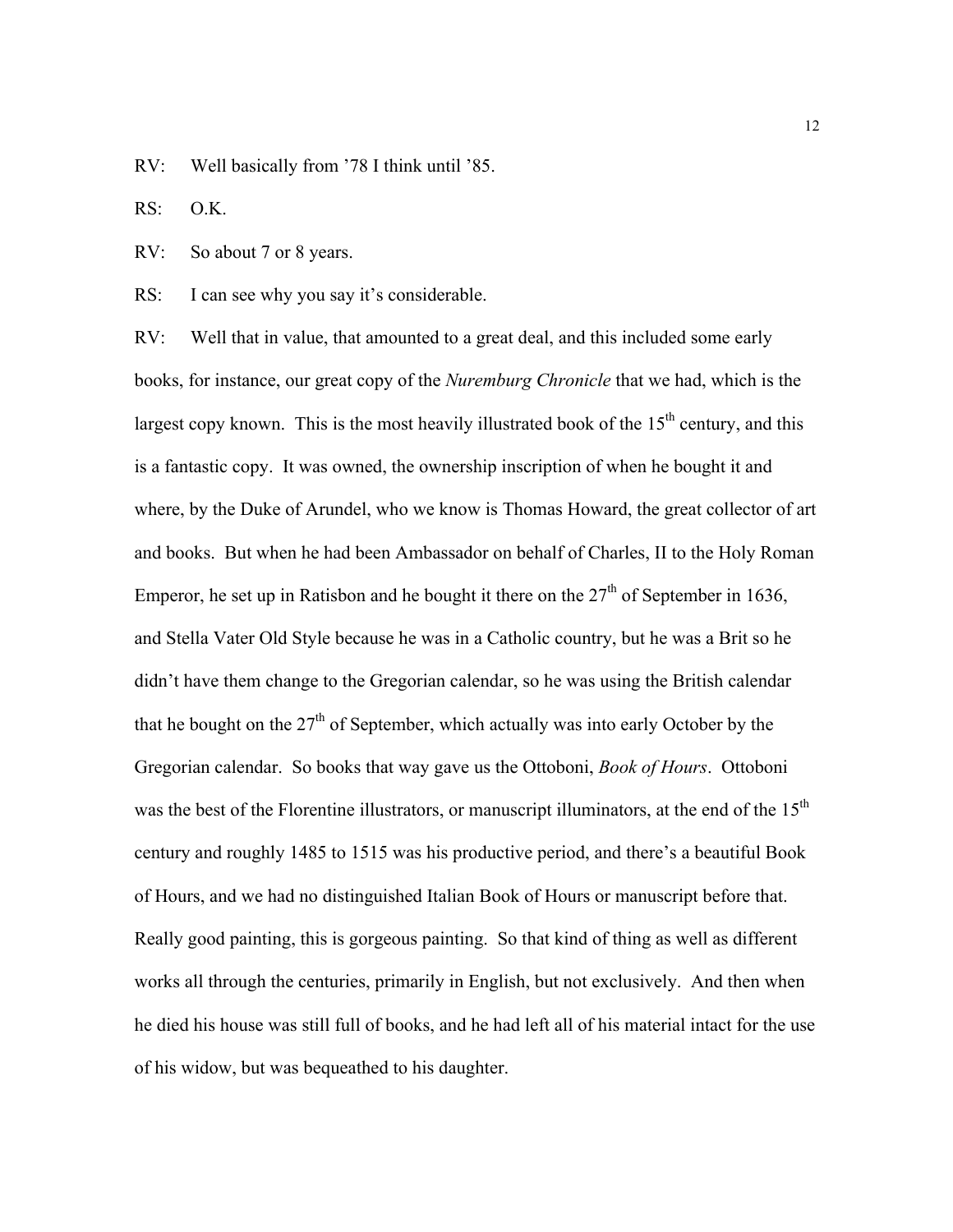CA: Hm.

RV: And so when he died, then it went to his widow, and then as soon as Katie died, she called us and said come and get dad's books, but you have to take everything. I want the place cleaned out because we want to sell it, and the only thing we can't move out is the piano, everything else out, and that's the one condition.

(Laughter)

So I went down there with a local bookseller here, and who had a van, who was not afraid to schlep and pack boxes. So we packed 105 boxes and it came to 2,500 volumes and brought them back, and when they all got sorted out there was over 1,500 that were in prime condition and prime titles for the Chapin Library, and a lot of these were fine press books and others were good literary works, all in good condition, and the rest went to the college library and if they were duplicates and they didn't want them, then they went to the public library book sale.

RS: You spoke of value.

RV: Yeah, now that collection alone was appraised, that last thing, the bequest from his daughter, was about \$270,000. I'm talking this in about . . . let's see Katie Wertheimer Klopfer died around 1992 or so, and so that price of \$270,000 is worth several times that today the way the book market has risen in price. In his lifetime those gifts there certainly amounted to another \$300,000 or \$400,000.

RS: The whole business of the market for these kinds of pieces, items, I don't how to ask the question. We talked about it earlier. Is it a unique market when it comes to values and the fluctuations in the economy?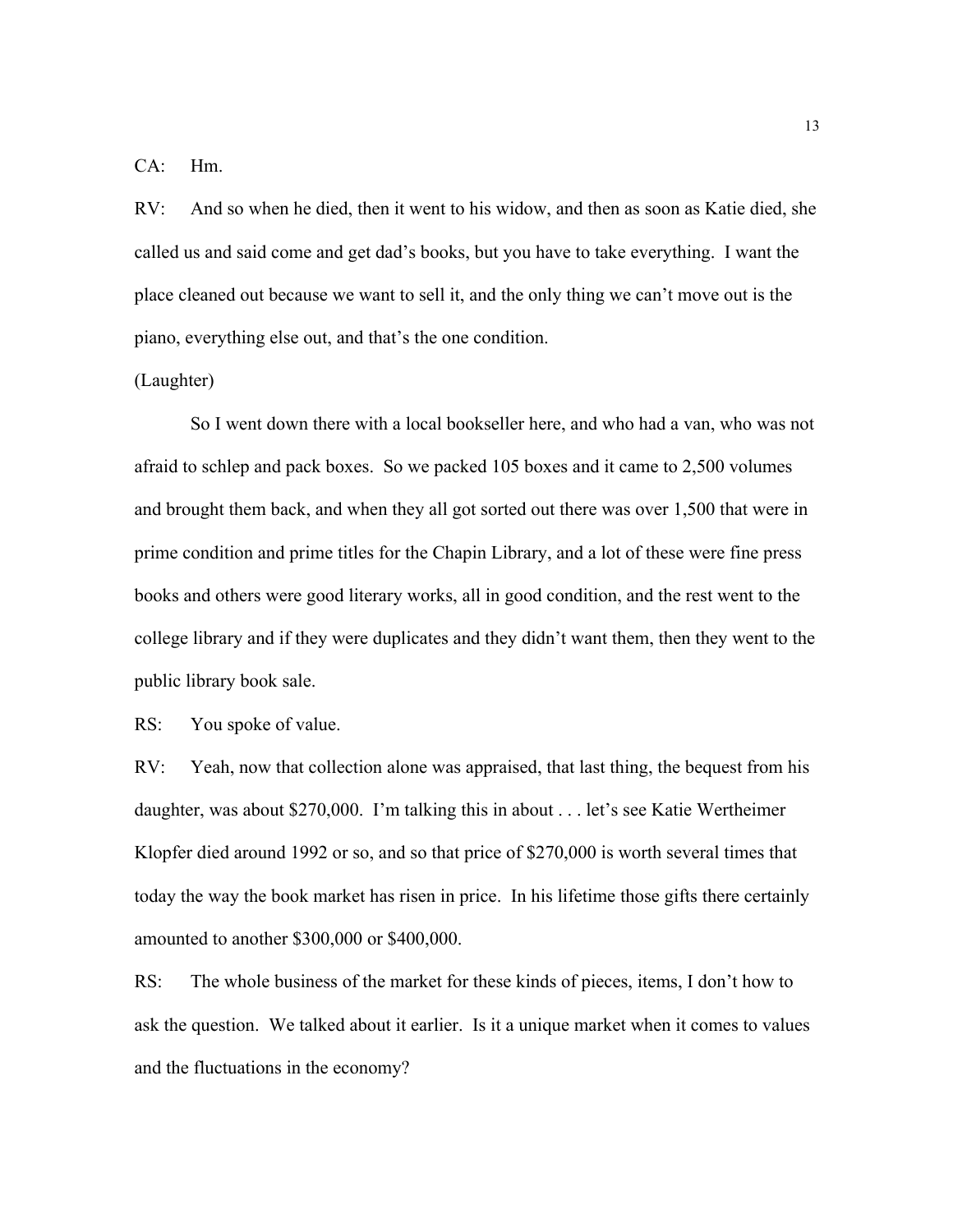RV: I don't know if it's unique, but I pay some attention because just with my associates here in the last 32 years, with people in the art, and the museum world, and so forth, and so I read some things in the museum world too, and how the art market is going, and you can follow it through the articles in the *Times* and so forth, the rare book market has through this current recession that we're having, and the one we had, what was it, ten years ago or eight years ago too, there was not any serious dip in the market, at least where it anything of quality, and I'm not talking about top quality, I'm thinking of just quality period. And the top quality of course always has maintained its value and has accelerated, and it's accelerating now, and I think I'll find this to be proven when I visit this weekend the Boston International Antiquarian Books Fair, that I'm not going to find any bargains being offered there. No one that ordinarily had a \$100,000 book is going to say . . . they'll certainly never cross is out and say \$75,000, you know, but I'm not going to notice that kind of a book being offered for less money.

CA: It's not true of the art market though.

RV: The art market has softened for a lot of things, especially contemporary art, I believe, because maybe there's too much of it. I would say American and British and French and German modern literature has not had any rise in the past year. A lot of it remains unsold. The market is not being reduced on it. I do notice when I buy from dealers, a lot of them will volunteer a discount. Not to get me to buy, but after I've already decided I want it. And they'll take 10 or 20 percent off of something.

First of all, I'm one of the few librarians that actively goes to book fairs and auctions. Most of my colleagues either don't have the ambition to do it or don't know how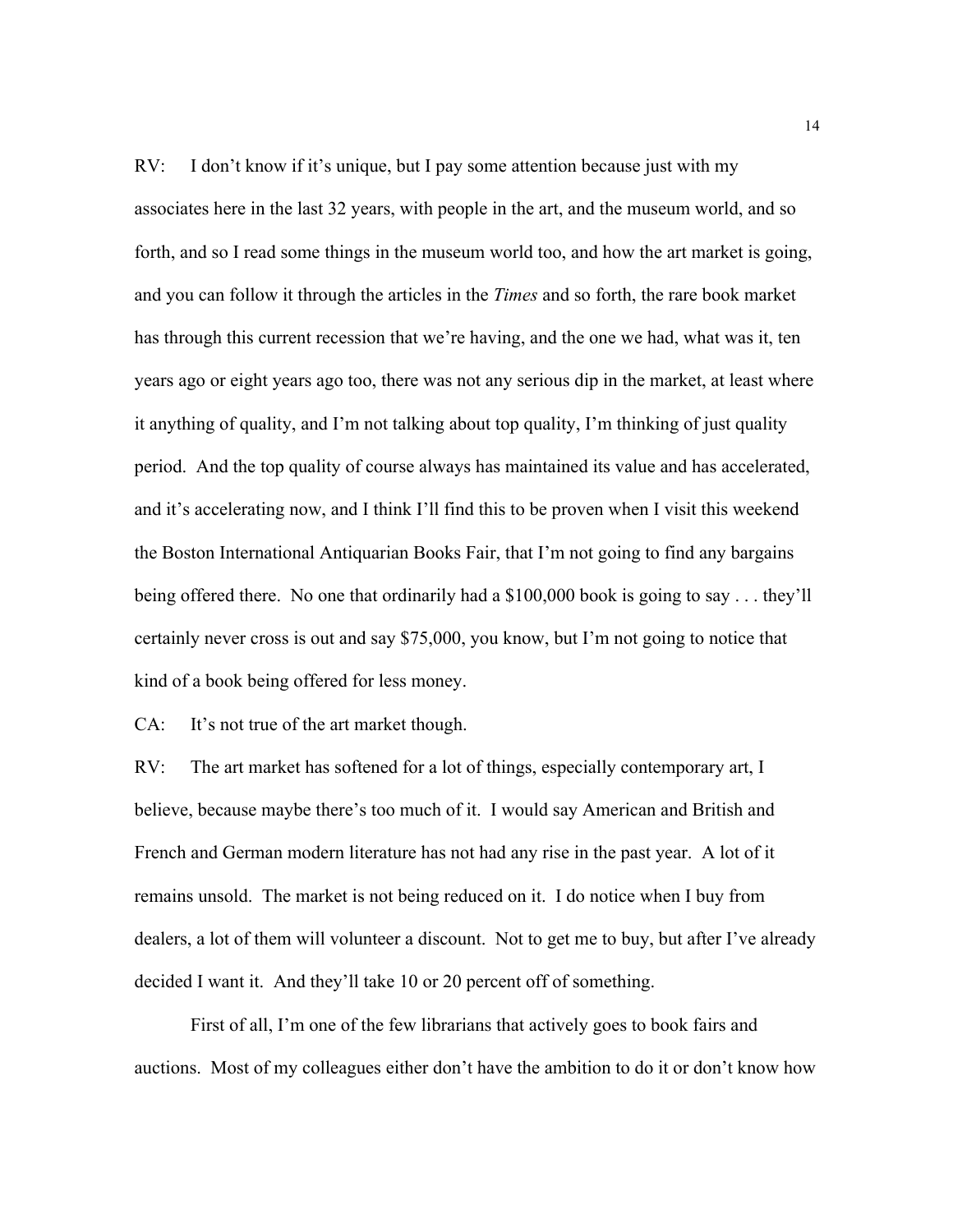to do it. And so they like the fact that a librarian actually comes to their booth and visits with them and makes a selection using his brains or his intuition or something for these things that they have. Almost universally this past year I've been getting a discount without even hinting that I want one or saying, "Well the price is a little steep, I'm not sure . . . " O.K., I'll give you 20 percent. No, no, I mean the price is good, the item is especially good, it fits in, I want it. I don't like dickering for a price.

RS: So the culture of these book fairs is not a bargaining ...

RV: It's not a bargaining. . . You try bargaining and you get a reputation. Philip Hofer, the great collector and co-founder of the Houghton Library in Harvard, he was known as a dickerer, but also if you talk with any of the senior dealers who he dealt with, they all said we always quoted Philip a higher price because we knew he would ask for a discount and we would always give him one.

RS: (Laughter)

RV: We went down to the price we had originally intended the book to be sold for.

RS: A little earlier, because we had lunch together before this interview, you mentioned some Shakespeare folios and their value.

RV: I had reread an interview I had with Chuck Alberti back in 2000 and I noticed that I missed that before Mr. Chapin paid \$35,000 for the first folios, the first, second, third and fourth folios of Shakespeare, and that set today would probably go for \$1.5 million dollars. Well I have to forget the second, third, and fourth folios and just go to the first folio as the last auction price is a little over \$6 million for a copy in comparable condition.

RS: Since 2000 it's gone up that much?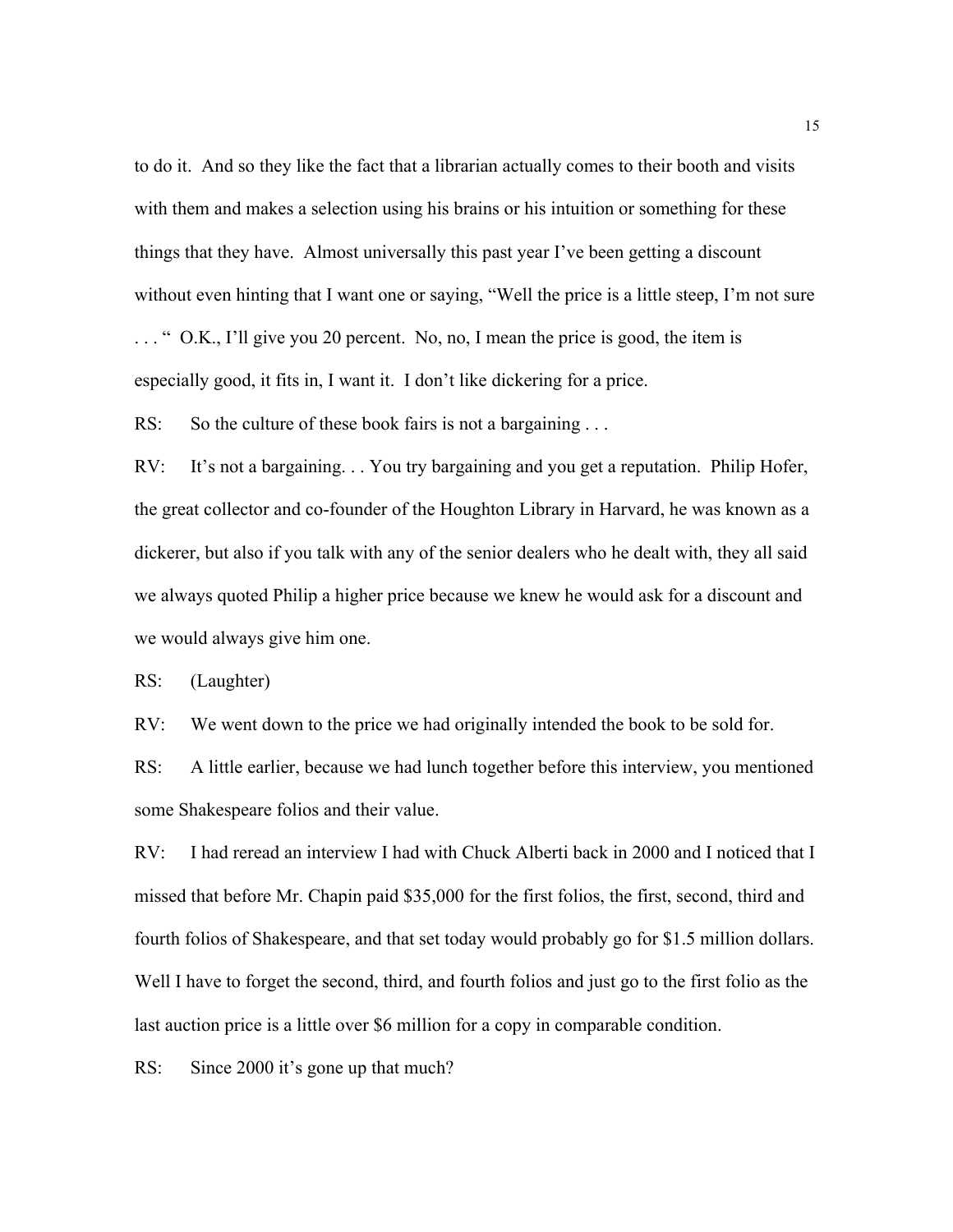RV: Yeah.

CA: What do you think the fair market is presently of the entire collection?

RV: Approximately \$300 million dollars.

CA: Wow!

RV: I for a long time had kept a copy of our printed catalogue and I would mark prices that I was finding for copies of the same book, same edition in it, just to see, and we have Mr. Chapin's record of what he paid for these things you see, and so he paid \$3,500 – I mentioned that in my other thing – \$3,500 for his Audubon and *Birds of America*, and it's now up to 8 copies sold for over \$8 millions a few years back, and another copy more recently for somewhat over \$6 million, so that sort of has fixed the price that it's worth at least \$6 million.

CA: I notice in this room alone I keep looking at this . . . Bibles and this . . .

RV: Bibles and classical literature here.

CA: O.K. What is that stuff worth?

RV: Well we're not supposed to discuss prices, but this right here that I'm just touching now is the first edition of the King James Bible in an original binding, and there isn't anything missing from it. It's just in really good condition. This isn't a pulpit Bible, but this is one from a church that really took care of it, an Anglican church that really took good care of it. And that, because it's one of the foundation stones, people say that and the Shakespeare first folio are the two most important books in the English language, because this set the tone of modern English because of the perfection of the language used by the translators.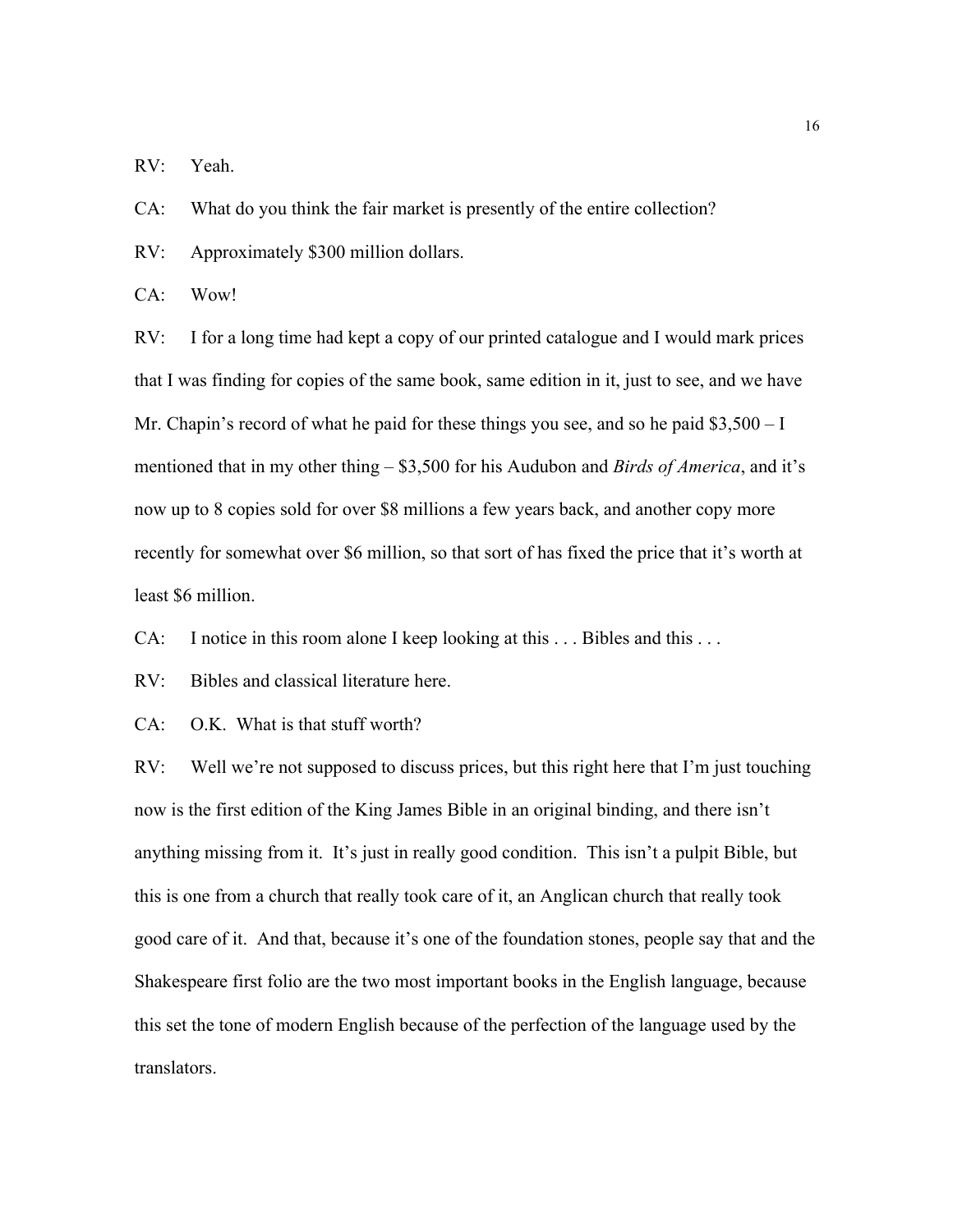You can touch it, it's alright on that side. I advise that you should have all of your interviewees put their hand on it and swear to tell the full truth.

RS: (Laughter)

CA: You can ask us to wear rubber gloves too.

RV: No, that wouldn't do. The oil on your fingers is good for the leather.

CA: Oh it is? O.K.

RS: Are you going to say how much the value is or you don't want to?

RV: No, I would say the value on a copy like that if it were to go up for sale would be a half a million dollars. The custodian notes that the interviewer's mouth fell a gasp.

CA: Now is there anything else of comparable value in that shelf, that whole shelf?

RV: Two books below it.

CA: What are they?

RV: That's the 1480 German translation of the Bible.

CA: The King James?

RV: No, no, a German translation of the Vulgate Bible. We forget that Luther was not the first to translate the Bible into a modern language. This is the seventh known translation of the German Bible and this is 1480. Printing only started in 1455. Already they had eight different translations of it being published. These two volumes here is the first edition of the Bible into Italian, 1477. So that's the *lingua vulgari* there. It was published right under the nose of the pope there in Italian, probably with his permission. But this is the only copy of this book in America.

CA: I sit with my mouth open, absolutely aghast. Wow!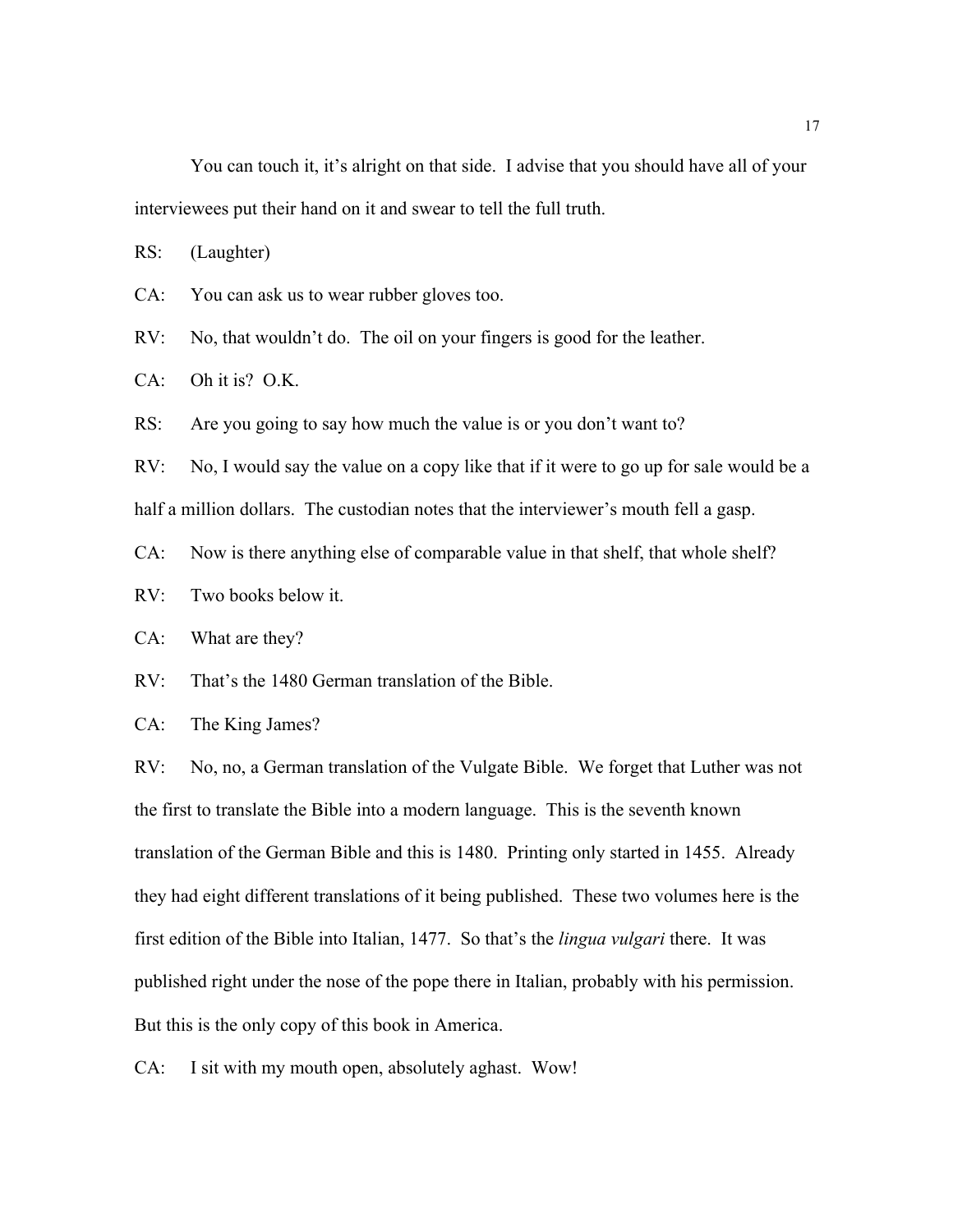RV: But this big one down here is full of these historiated or figured initial letters that begins each book of the Bible by Hans Wermer, the great illuminator who then turned into doing woodcuts to decorate books when printing came along, and put him out of business as a book decorator by hand, and they had these figures. So if it's Isaiah, there's a picture of Isaiah doing something and Jeremiah doing something and the scene of creation for Genesis and things of that sort. Each one begins with a three-inch square little woodcut of some quality – all hand colored, beautiful hand coloring, not slopped on hand coloring. CA: One of them purports to be the Bible in English. Was it 1,900? The one that says

the Bible in English, the Biblio in English?

RV: Oh the Bible in English, Bishop Cranmer. That's 1539.

CA: O.K.

RV: One thousand,  $1, 2, 3, 4, 5$  C. So 15. And then  $X$   $\overline{X}$   $\overline{X}$   $\overline{X}$ . And  $\overline{X}$   $\overline{X}$   $\overline{X}$ .  $\overline{X}$   $\overline{Y}$  are of the important early English translations. King James is 1611, so this is the first important polyglot Bible. It's in the Latin Vulgate and in Greek, and then Hebrew and Chaldaic. And next to the Hebrew is a translation into Latin. So you can compare if you take the Hebrew and how that compares to St. Jerome's Vulgate Latin, and the Hebrew and the Greek is translated into Latin again for comparison, and the Chaldaic down below is translated into Latin. That's printed in Alcala in Spain. And then this one here, the Clementine Bible, I forget the date exactly, I think it's about 1570. This is the result of the Council of Trent. And this remains the standard Latin, the Catholic Vulgate edition. So when former President Oakley recently had to do something where he wanted an exact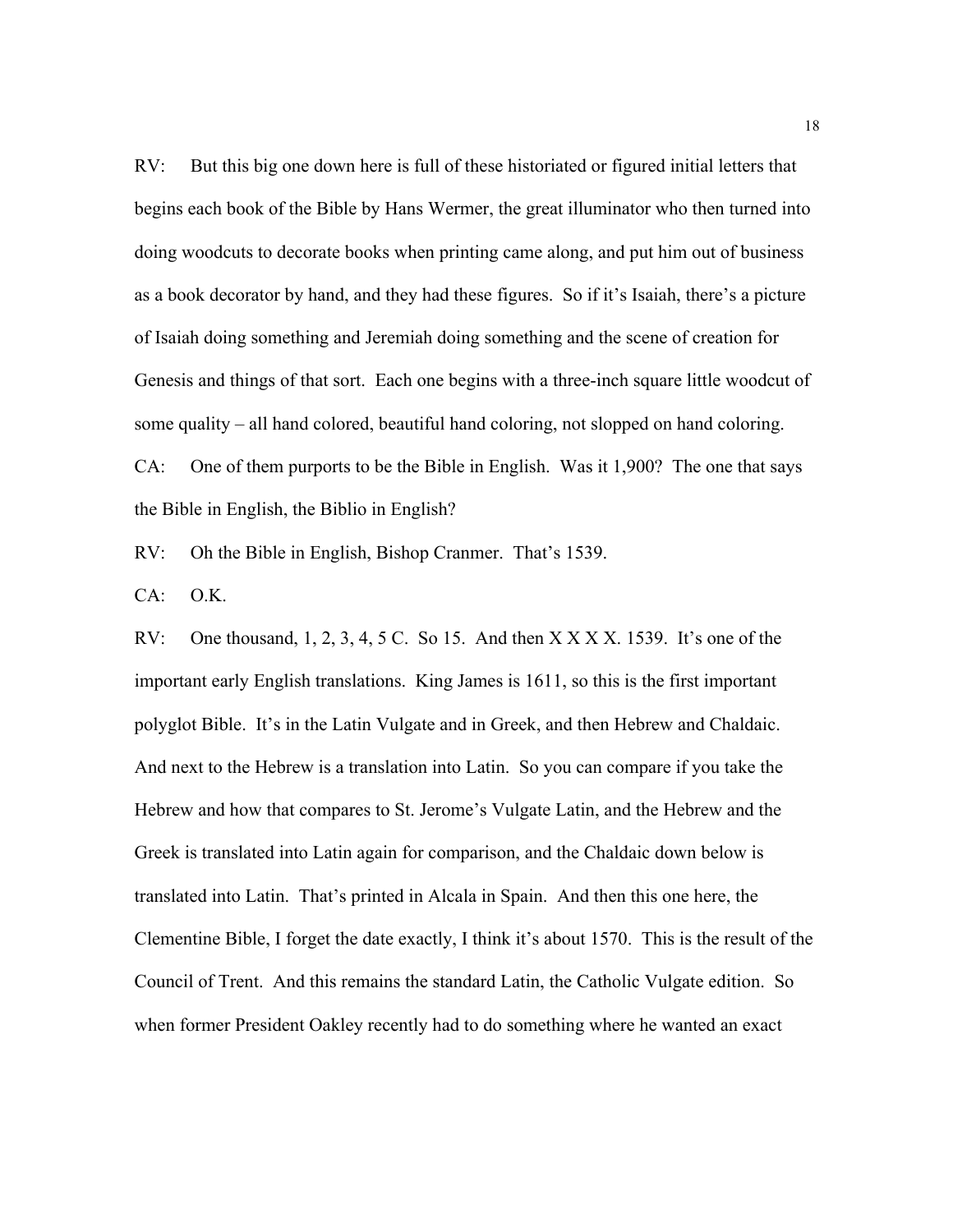quote using the Clementine language to make sure it was exactly as it . . . he came over and looked up his passage in this volume.

CA: Hm.

BREAK

Anything over there in the other section?

RV: The most important edition of Plato ever published.

CA: Really?

RV: Those big two red volumes there. This edition of *Aesop's Fables* is a wonderful piece of book binding.

CA: Oh, wow.

RV: Its original binding – wooden boards, the metal clasp.

CA: What's the date on that?

RV: 1505.

CA: Wow, I dare not even get near it.

RV: The glue is . . . it should be re-glued here. But anyway . . .

CA: It looks like a seal of some sort.

RV: It's just the Chapin bookplate.

CA: Ah.

RV: There's the famous anchor and dolphin printer's mark of Aldus Manutius.

CA: And what is the language it is printed in?

RV: This is in Latin and Greek.

CA: One side is Latin, one side Greek?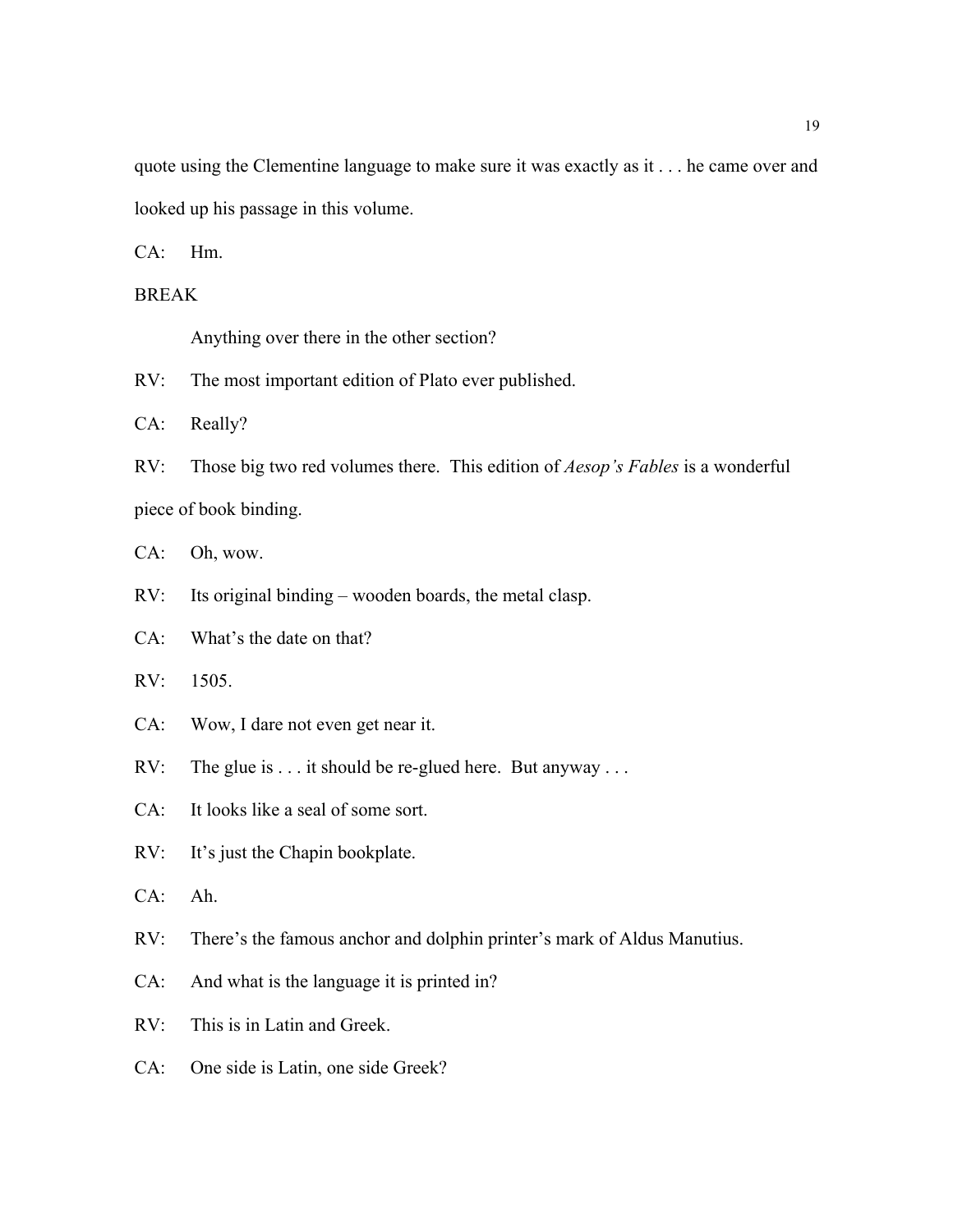RV: Aesop was written in Greek.

CA: Yeah, I would assume so.

RV: This is Greek without any Latin here. And this is Latin and Greek. We have some other early illustrated editions which are quite attractive. They aren't in this room.

RS: Hey Bob, the machine's not working again. What did you do to get it going last time?

RV: We have other interesting books here amongst the Classic literature.

RS: So Bob, tell us about the history and the structure of the Chapin endowment.

RV: Well Mr. Chapin . . .

CA: Now who was Mr. Chapin?

RV: O.K., Mr. Chapin was Class of 1869, who went to Harvard Law School, 1871, put out his shingle in New York, was a successful lawyer, ran for the New York State Legislature in 1881, and was elected 1882, '83 rather, was reelected and ran against Theodore Roosevelt, also a sophomore legislator in the New York Assembly for Speaker of the Assembly, and Mr. Chapin won.

RS: (Laughter)

RV: And so that's why we have this wonderful letter of Teddy Roosevelt after Mr. Chapin had sort of set up his library and he asked Teddy to have an autograph for his album and things of that sort, and he said, "I remember fondly our days at Albany together. We did no evil, we attempted much, and succeeded in some."

(Laughter)

CA: Pretty good.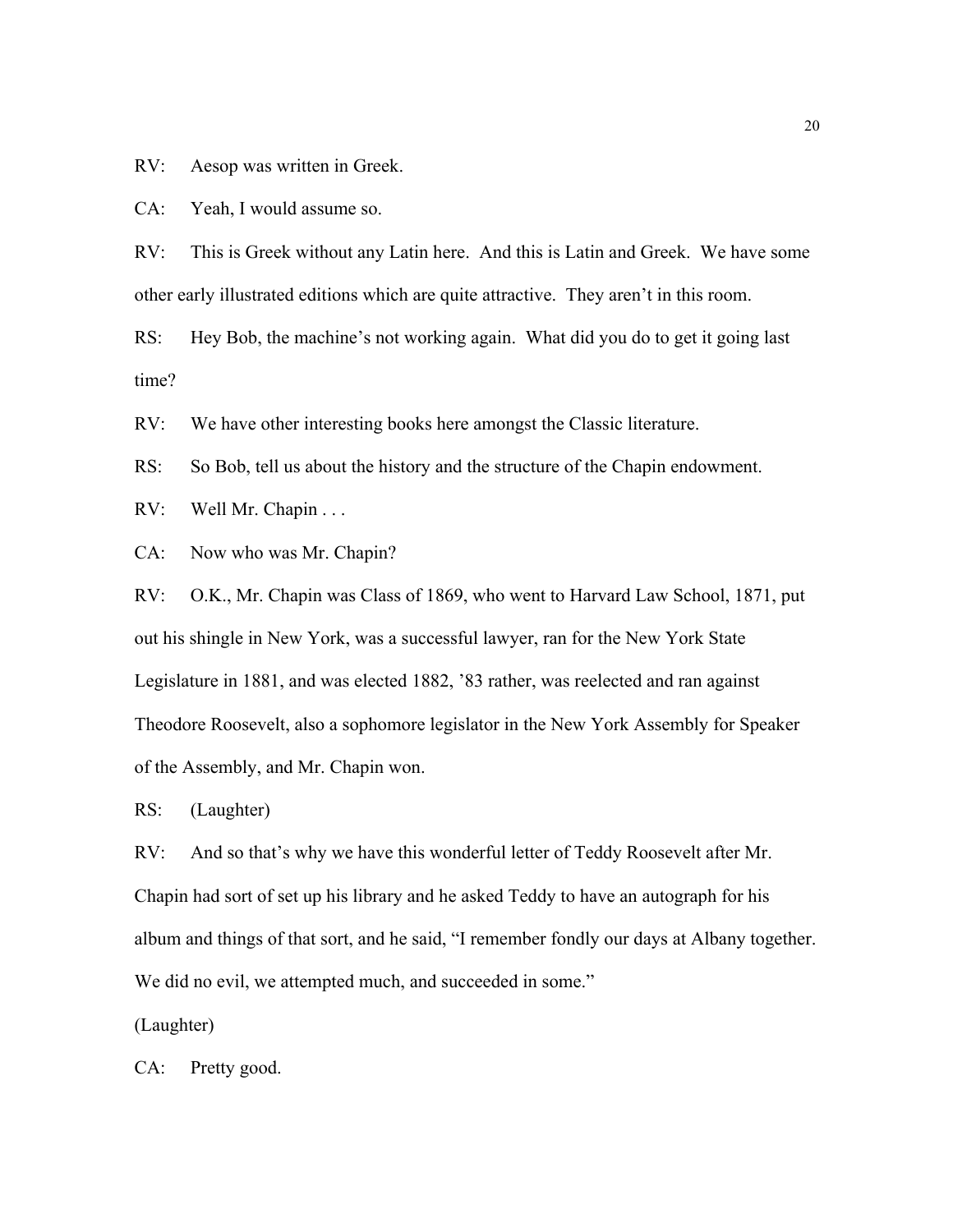RV: And they were both Reform politicians.

CA: There was a lot to reform.

RV: And then Mr. Chapin was the next elected Controller of the State of New York.

CA: Ah.

RV: And some of his reports as Controller are here, including ...

#### END TAPE 1, SIDE A

#### BEGIN TAPE 1, SIDE B

CA: . . . . November 9, 2009 with the interview of Bob Volz by Chuck Alberti and Bob Stegeman at the Southworth School House, Tape 1, Side B.

RV: We were talking about Mr. Chapin as was elected Controller of the State of New York, and one of his major things was the establishment of the Adirondack Parks Commission to study the future, because a lot of erosion had been taking place and there was an opportunity to add additional land. At that time it was, I don't know, a little over a million acres I believe, and I think today it's a little over three million. It has gradually grown over the years with the state acquisitions, but he got Sprague, who was the great botanist from Harvard to be the scientific member, and he got an important real estate developer, and so forth, to be a member too, because there was the possibility . . . you had settlements all over there and all kinds . . . it was very interesting . . . it's a very important report in the history of American environmental protection, and so this is before . . . well I think Yellowstone Park had been set up, but I'm not sure. It was already by 1870 or so. But it's one of the earlier attempts by any state to assemble a mass body of land and reserve it with the same kind of instructions and so forth, as a state park, as a national park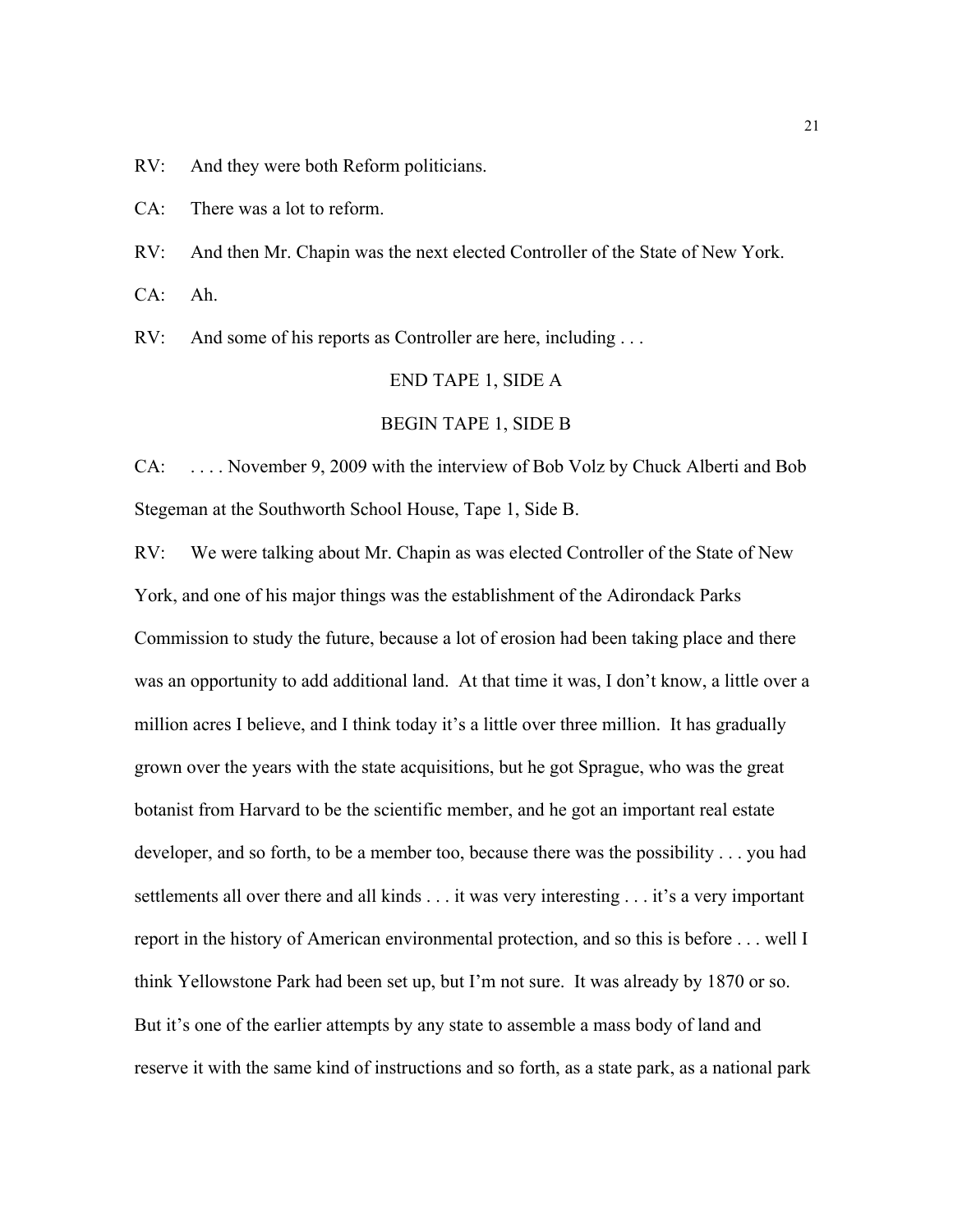would have. And of course other people, who are not New Yorkers, forget that the number two position in the State of New York as sheer power goes is the Comptroller of the State, not the Vice Governor or anything of that sort. The Comptroller really controls the finances of the state. Now of course he manages the great state pension fund almost single-handedly. And then he went on to be elected Mayor of Brooklyn and was . . . I like to say he was the only mayor of Brooklyn who could read Greek.

RS: (Laughter)

CA: And that relates to his books, because these other books amongst that you see here include some of the most important editions of Greek authors ever published. He was very careful in assembling this collection of Greek authors. But he was fairly instrumental in extending both water lines and electric power in Brooklyn during his three years as Mayor of Brooklyn, and then he ran for the Legislature, I mean for the Congress, and was elected as a reform Democrat to the Congress as representing his district in Brooklyn and only served for one year, however. He resigned in disgust of all the compromises being asked of a representative to make.

RS: What year was that?

RV: I think 1891. And just returned to his law practice, got involved in several cases where he had to preside over cases involving the assimilation of the railroads and so forth. I think Judge Alberti would appreciate that including three of these volumes, for instance, which are the Ward and Brooks investigations and so forth. These are his copies of the things that he would preside over. And then he retired from the practice of law in 1915 and decided he wanted to build for his alma mater in his retirement this collection of rare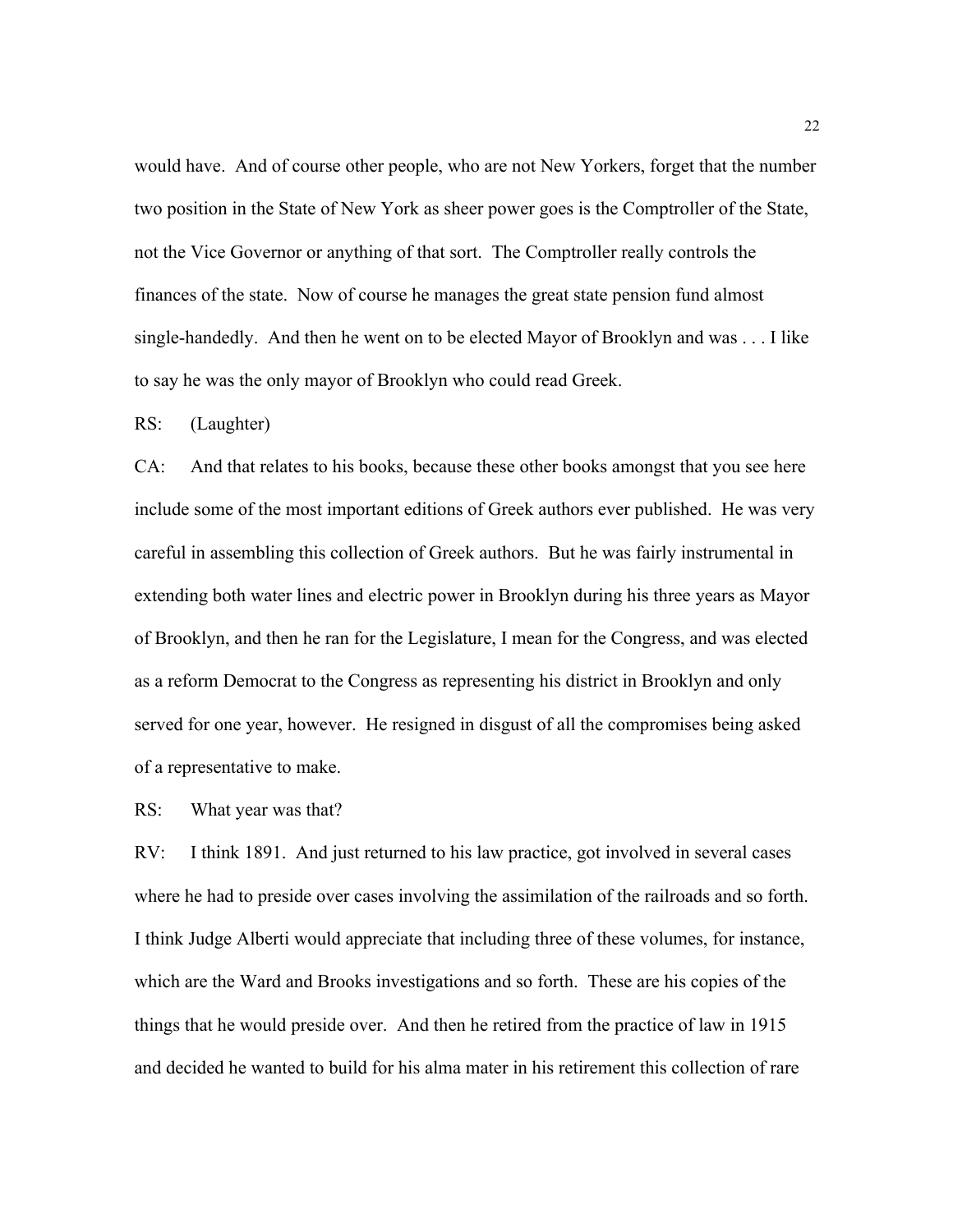books and manuscripts that would document the people, events and the ideas of civilization.

CA: Once again, what was his class?

RV: Class of 1869.

He had already, in 1910, started the work, got the architect and then paid for completely the building of Chapin Hall, and in fact set up a \$100,000 endowment for the Chapin Hall maintenance fund, which is a lot of money if you translate it into today's money.

CA: Was he instrumental in getting Cram as an architect or do you know?

RV: Yeah, because that was the first of the Cram & Ferguson buildings, and the quadrangle came along and then Stetson Hall.

 $CA: O.K.$ 

RS: The endowment for Chapin Library, I mean Chapin Hall, is that separate from the college endowment?

RV: No, it's part of it. It's maintained by the college at the direction of the provost, and what happened to it, I presume, is what happened to the \$100,000 endowment for the Chapin Library that he set up in 1922. We got all his letters, it's a quick series of gifts that he made that amount to a little over \$100,000. They kept the stocks and they went down the drain in the Depression, so that the library endowment went down to \$1,900

CA: Hm.

RV: and now it's up to several hundred thousand again, but it's under the jurisdiction of the provost. I don't have anything to say with it, but that's fine because it was meant to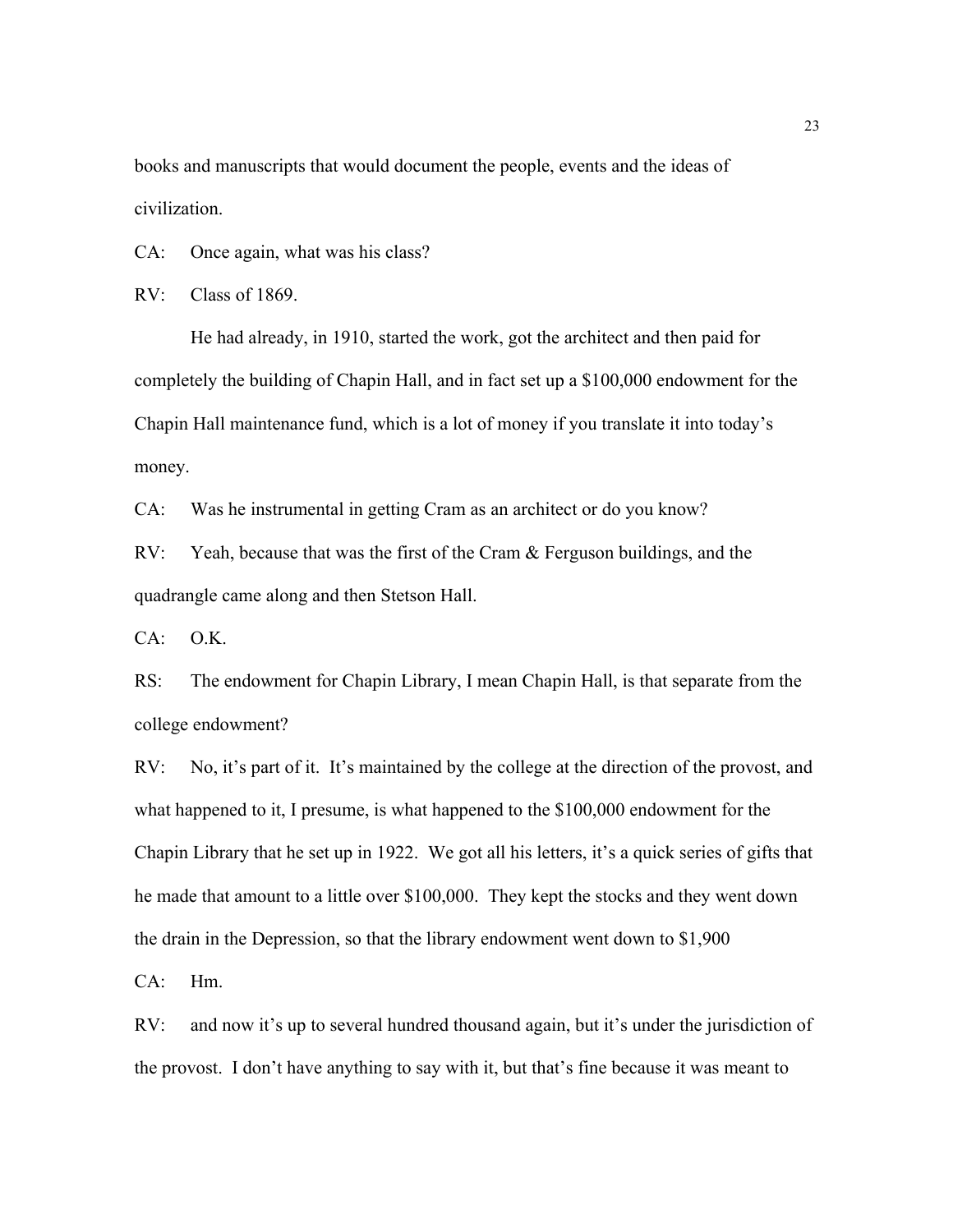pay my salary, so it doesn't begin to pay my salary, the income, but if it hadn't been carefully nurtured along the lines it probably would because it should be worth quite a few millions of dollars, but like so many other things, we didn't have pool endowments and so if you had the wrong stock now of course, you'd give something in stock to the college, it's sold by the end of the business day that you donate it and put into their pool endowment.

RS: But now that the Chapin quote unquote endowment is a part of that pool endowment being run by the woman in Boston?

RV: Yeah.

RS: O.K.

CA: O.K.

RV: Yeah. But so that's what we lived on and the college then just gave the Chapin Library, paid for the salary of the librarian and one assistant and had no money that they gave for acquisitions, \$800 that you could use for paper, paper clips and an occasional reference book. So when I came I told John Chandler we needed to change that, and so he upped it by several thousand the first year and several thousand each for several years thereafter, and also said that any money you could raise you can keep.

RS: But that annual contribution is . . . it's budgeted for every year and can change every year?

RV: That's right. It can change every year.

CA: This year has it changed in spite of the hold back?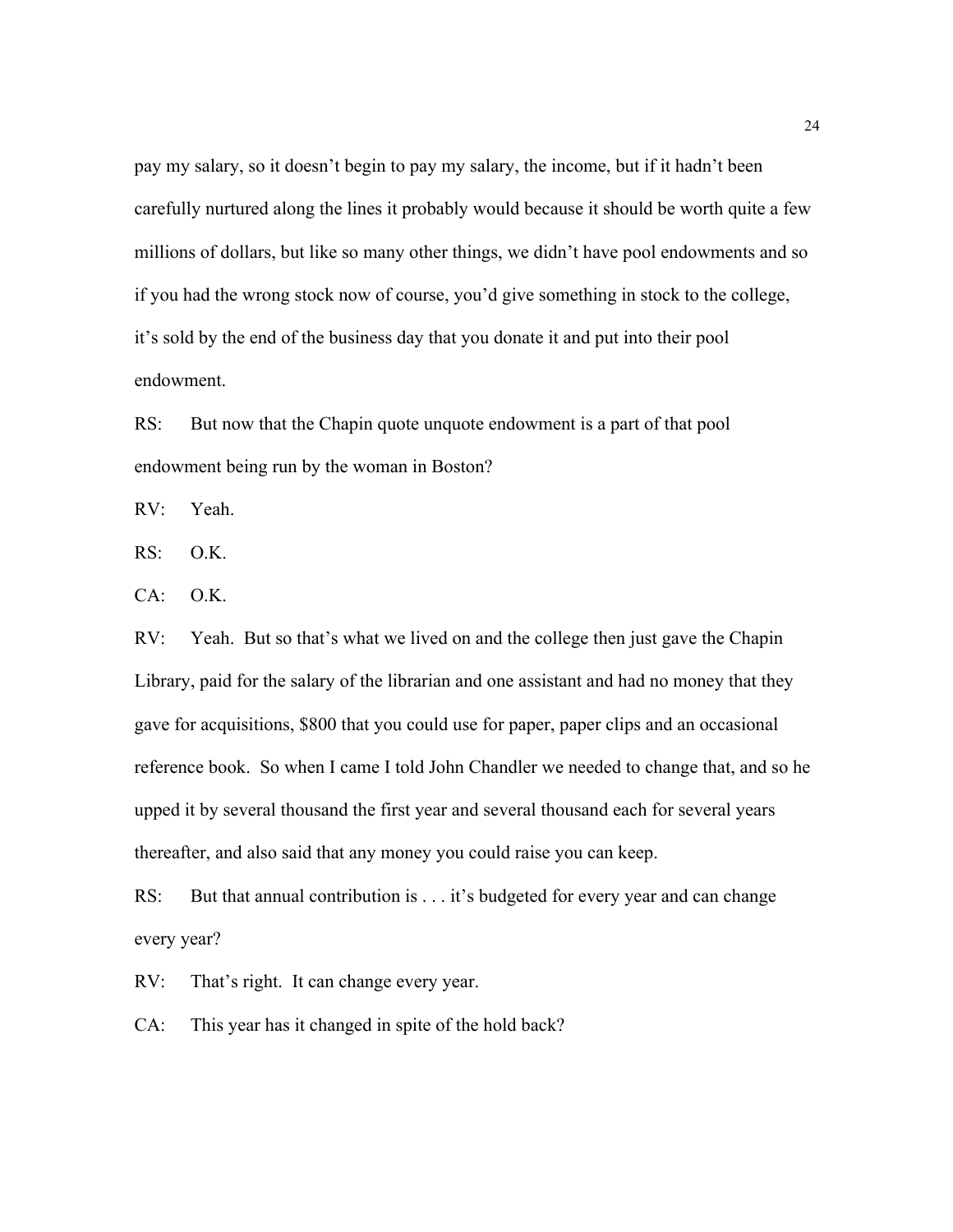RV: This year it was frozen, that part. What got cut back is, I don't understand it cut back severely, was our endowed funds.

RS: Cut back?

RV: Cut back.

RS: As far as distribution?

RV: Fifty-six percent.

RS: Oh.

RV: Which doesn't quite correspond to what the college had announced its losses were in the market. The lowest figure they gave out was 30 percent, and now the latest thing is 18-1/2 percent, by that report of the Finance Committee.

CA: Do you suspect that they're playing any games?

RV: Well I don't know that they can. I think they're fully aware they can't take this restricted endowment that Brooks Hoffman, who's still living, gives for Americana and use it for financial aid, but what they can do is not distribute the money. What they're trying to do now in fact is they're a million dollars short, from what I'm told. The trustees have this fixed amount that they allow the administration to be spent from the total thing. They're a million dollars over that, and so they're trying to cut back here and there. Cut the Faculty Club out and you save supposedly \$230,000. Cut me back on July  $24<sup>th</sup>$ , freeze my budget. In other words, take \$90,000 away from us, that we would be able to use, put that towards it. The art museum got cut back severely for their restricted endowment funds. All of a sudden they've made up the million dollars in savings, but they're not spending. Where the money is going, I don't know. No one has assured us that we're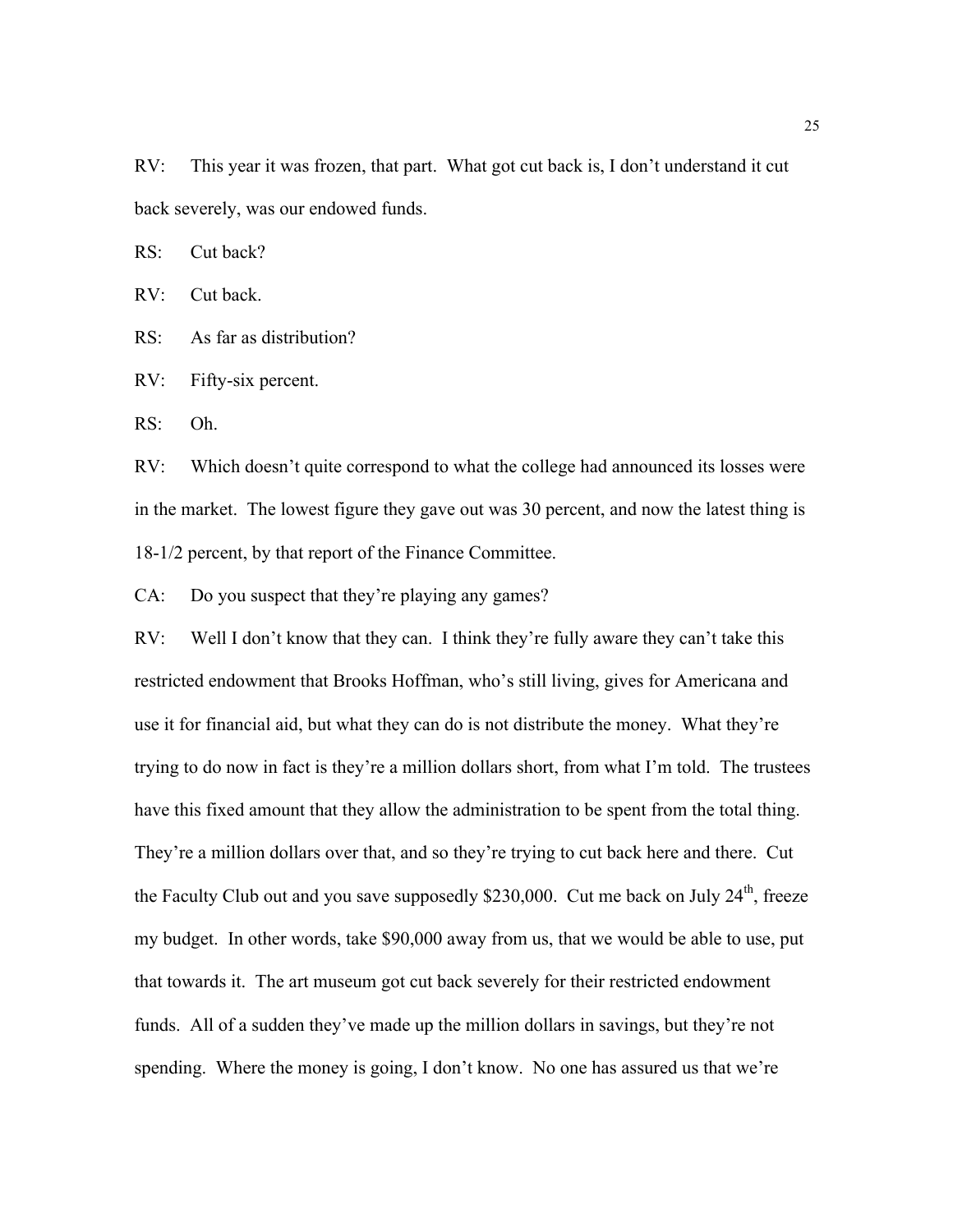going to get it when times become prosperous again. I don't know where it's going. That's something they're going to have to answer to and somebody will ask them the hard question that they'll I'm afraid hem and haw in trying to answer.

CA: Hm.

RV: But I'm not the person to do that. It takes someone like Chuck, Al Schiavetti or somebody that knows banking and knows financing and how figures work.

RS: Yeah.

RV: I'm just bringing him out because he's a friend in court.

RS: Yeah.

CA: I don't know who he is.

RV: He's Class of '61.

CA: Archivetti?

RV: Schiavetti.

CA: Oh yeah, yeah, Al Schiavetti, yes.

RV: He bought

RS: Whit Stoddard's house.

CA: Yes I know.

RV: And Bob he's ebullient.

CA: Yes, yeah, he was on the Sicily trip in '01. He didn't visit the home village, but he was there.

RS: Anything else on the endowment we should be talking about?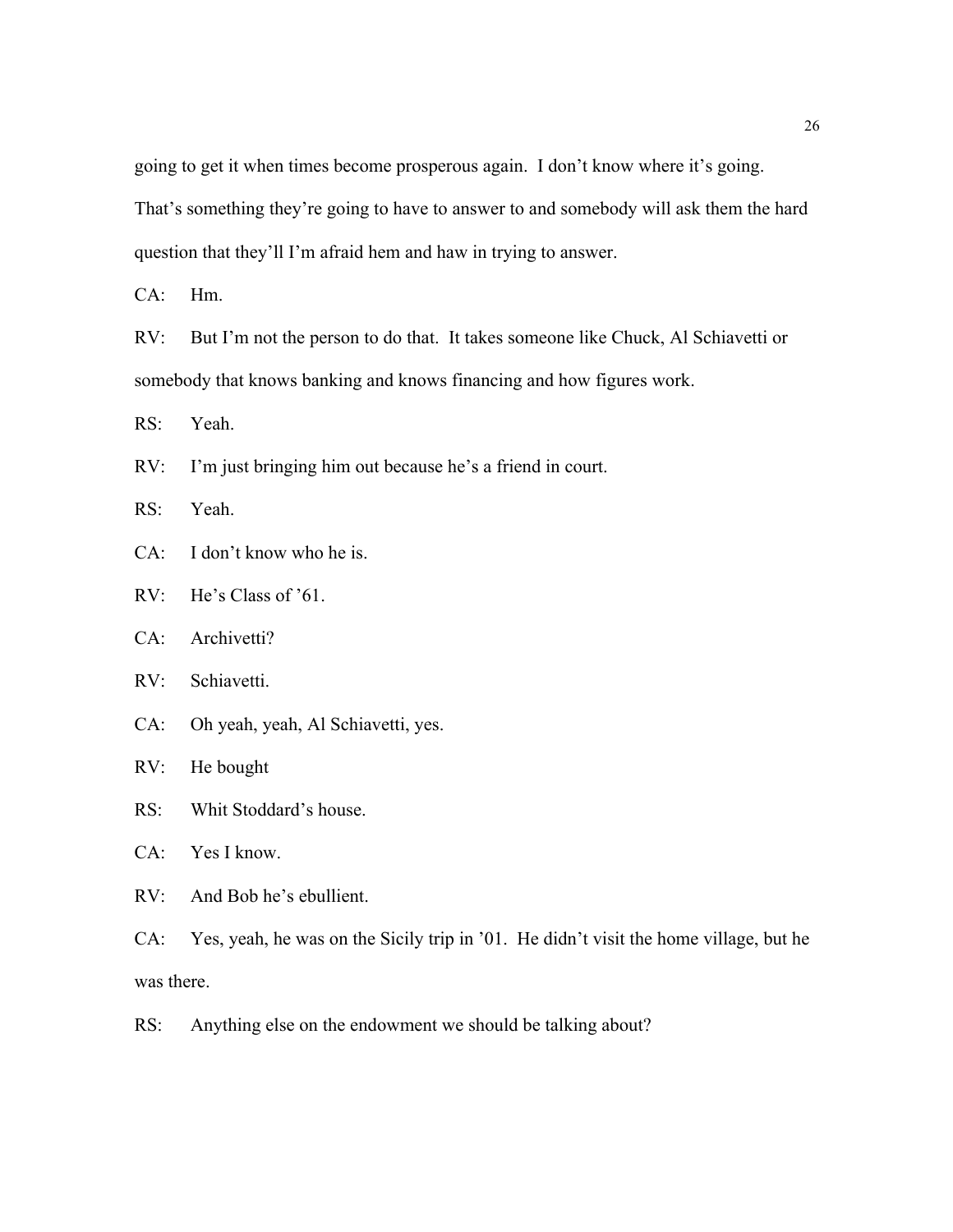RV: Yeah, well, John Chandler said any monies that you can raise you can keep, or that we can raise, we can keep. So my predecessor dies in January of 1978. He was going to travel and enjoy his retirement – he retired as of the end of June '77, had a heart attack in December (his second heart attack), and dies out at Mass General Hospital in I think January  $7<sup>th</sup>$  or January  $8<sup>th</sup>$  of 1978. So Fred Rudolph and a couple of other of Archer's friends set up an endowed fund in his memory – not a large one – a \$10,000 or \$11,000, but a number of people all gave small amounts, and some of his California and Chicago friends too and so forth. And then John S. Van E**.** Kohn from the Class of '28 died just shortly thereafter. John was America's leading figure in American literature as a book dealer, Antiquarian book dealer in the field of American literature, and so a bunch of his bookseller friends, led by Larry Witten, who was Class of '48 I believe, also at one time had been president of the American Antiquarian Bookseller's Association, and Leonard Schlosser, who I mentioned earlier, who was president of Lindenmeyr Paper Company, who was one of the major suppliers of paper to the printing industry, book publishing industry, and had been president of the Board of the New York Public Library, 42<sup>nd</sup> Street library, and they got together and a whole bunch of booksellers set up an endowed fund for American literature in honor of John Kohn, so we had two funds going.

And then Mary Richmond, my predecessor, by two, before Archer, she and her husband, who was a professor of mathematics here

CA: Don Richmond.

RV: Don Richmond. Her first husband had been Peyton Hurt, who was the college librarian. So Mary and Don pooled their resources and it was agreed that they would split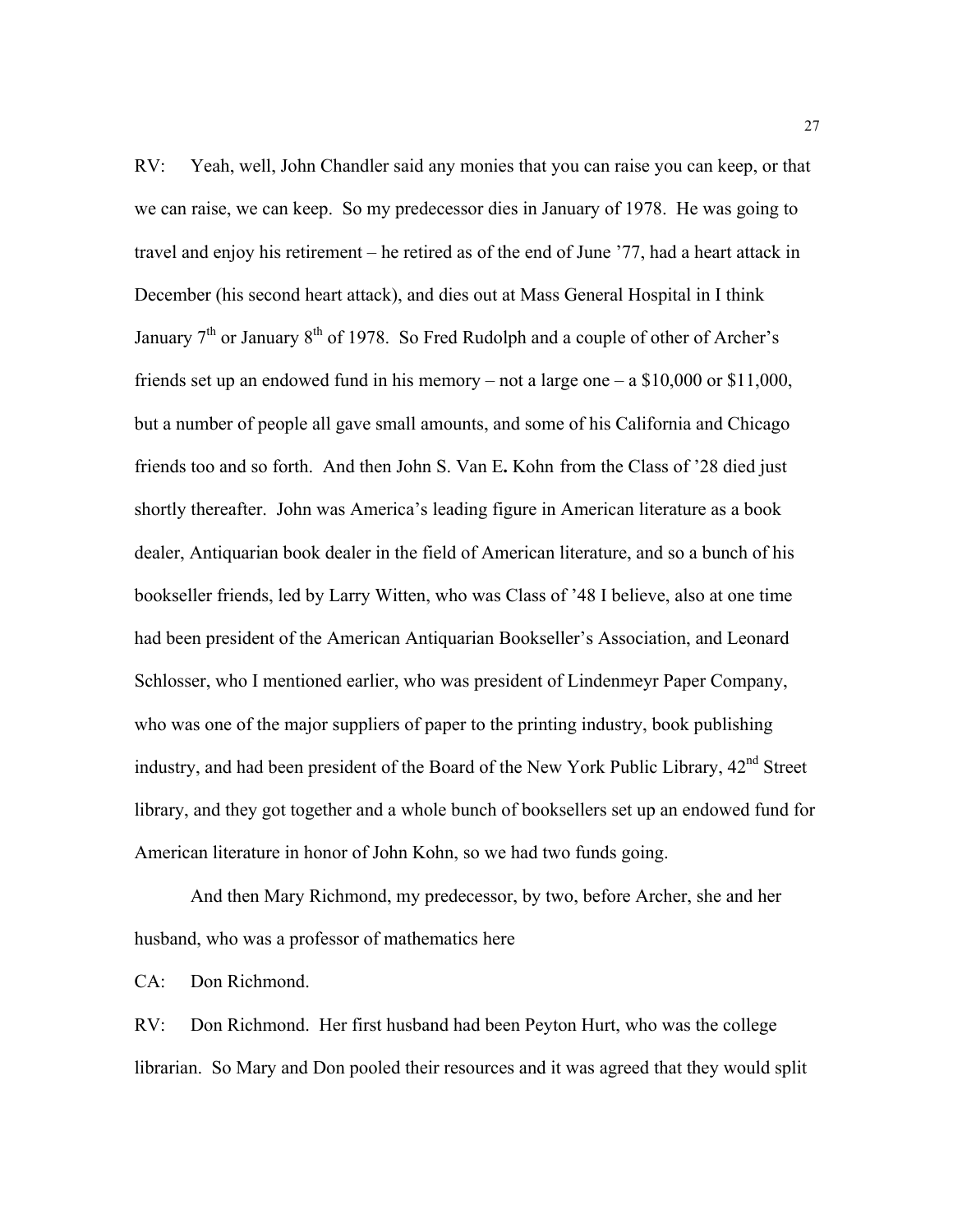it right down the middle without regard to who contributed a little bit more or less or anything, much like the idea that you were proposing at lunch that all marriages are a negotiation, so they could pool it right down the middle. And Don Richmond's fund has set up.

CA: That's called "cutting the baby."

RV: "Cutting the baby," the Solomon . . .

CA: Yes.

RV: Set up this fund for high-powered scientific lectures, where the guest lecturer that comes with a high stipend requirement, and they give one or two lectures, and I believe the Richmond lecturer occurs every other year, and it covers various of the natural sciences. Mary Richmond's half of their pooled wealth was split one-half for the college library and one-half for the Chapin library. And that amounted to . . . just the Chapin portion alone, to several hundred thousand dollars when it was all settled.

And then Archer, my predecessor's uncle, who lived into his 90's, had a considerable fortune out in Oklahoma. He liked my predecessor's widow, and was very fond of Margot Archer, and so when it came to buying the William Faulkner collection, Margot needed some money for it because Archer left very little insurance to her, so she didn't have much besides widow's social security, and so Uncle Ed stepped in and bought the collection for Margot for the Chapin Library, and donated it in honor in fond memory  $of \dots$ 

CA: What is that worth?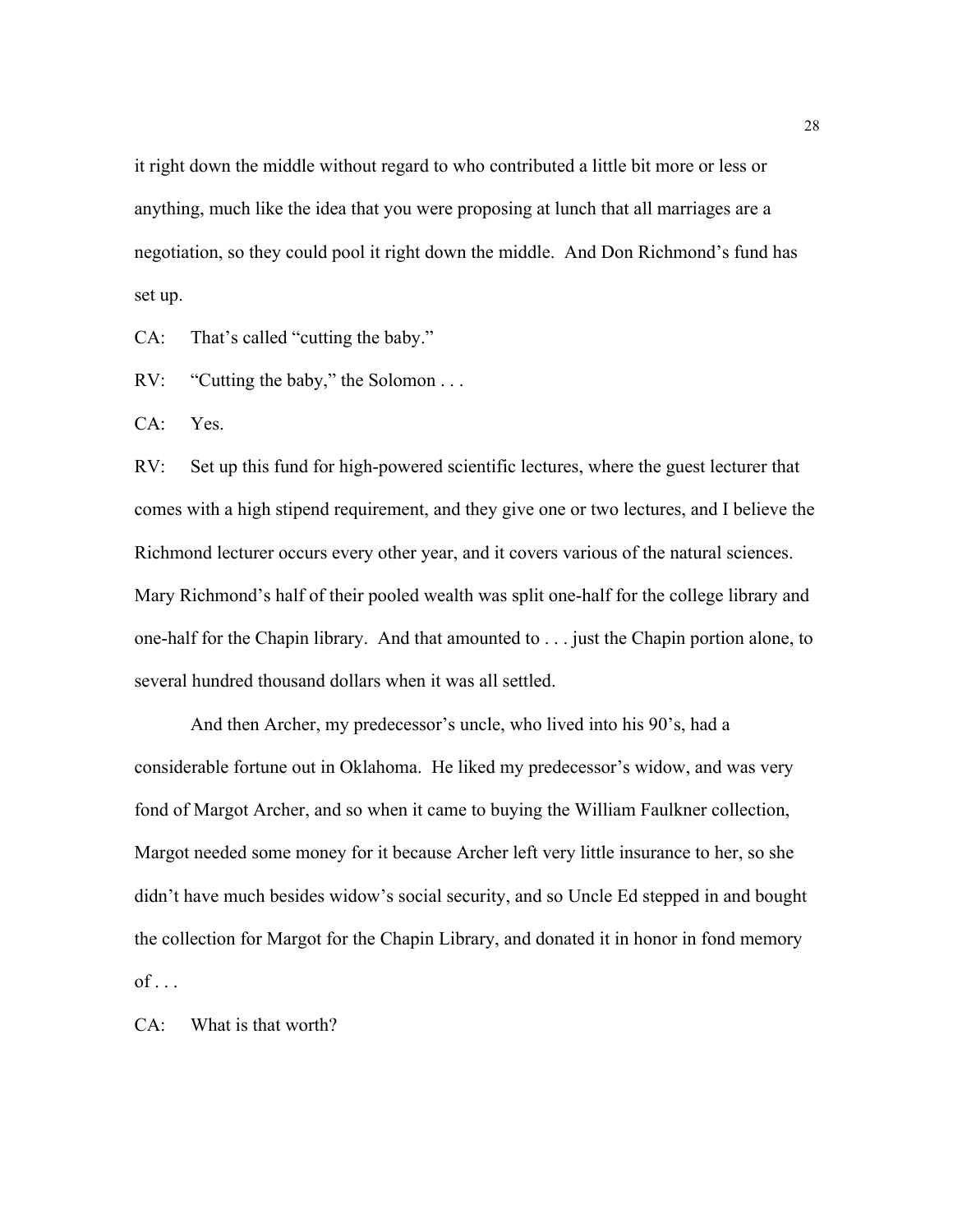RV: Well at that time I don't know. I think he paid \$45,000 or \$55,000 or so for ... Archer had collected Faulkner since the '30s, and so it was a good buy.

CA: Yes, it sounds like it.

RV: So that helped her and it helped us get a really fine . . . because we had . . . we took her collection on top of Don Klopfer's collection, which was Faulkner's publisher, we have one of the better Faulkner collections going in the country.

Well there's a few other endowments. Richard Moore set one up in honor of his father, and for that it's used for printing. Leonard Schlosser before he died, the week before he died, went over to the Development Office, and for his  $50<sup>th</sup>$  class gift, so this would be '98, said "I want to give \$100,000 to the Chapin Library to be used as a maintenance fund for restoration, binding, things of that sort." And he explained to me why he wanted that, because he said if you can get your book that's falling apart, or you acquire one that needs serious repair, it's like getting yourself a new book. So rather than using it for acquisitions, we'll get new books that seem like new acquisitions, just about, and it's something that even the income from that sizable amount of money doesn't still meet all of our needs for restoration each year, but it goes a long way and it makes a big difference. We're very lucky, better than most libraries, that we have such a fund. But this was interesting because he did not sign the document over at the Development Office that day, and a week later he died of cancer. He never got to see us install the exhibition we were doing of his illustrated books and things, though he had come up to us and dictated the notes for each of them and so forth. We had his notes in the note card but he never saw them, only his classmates did for his  $50<sup>th</sup>$  class reunion.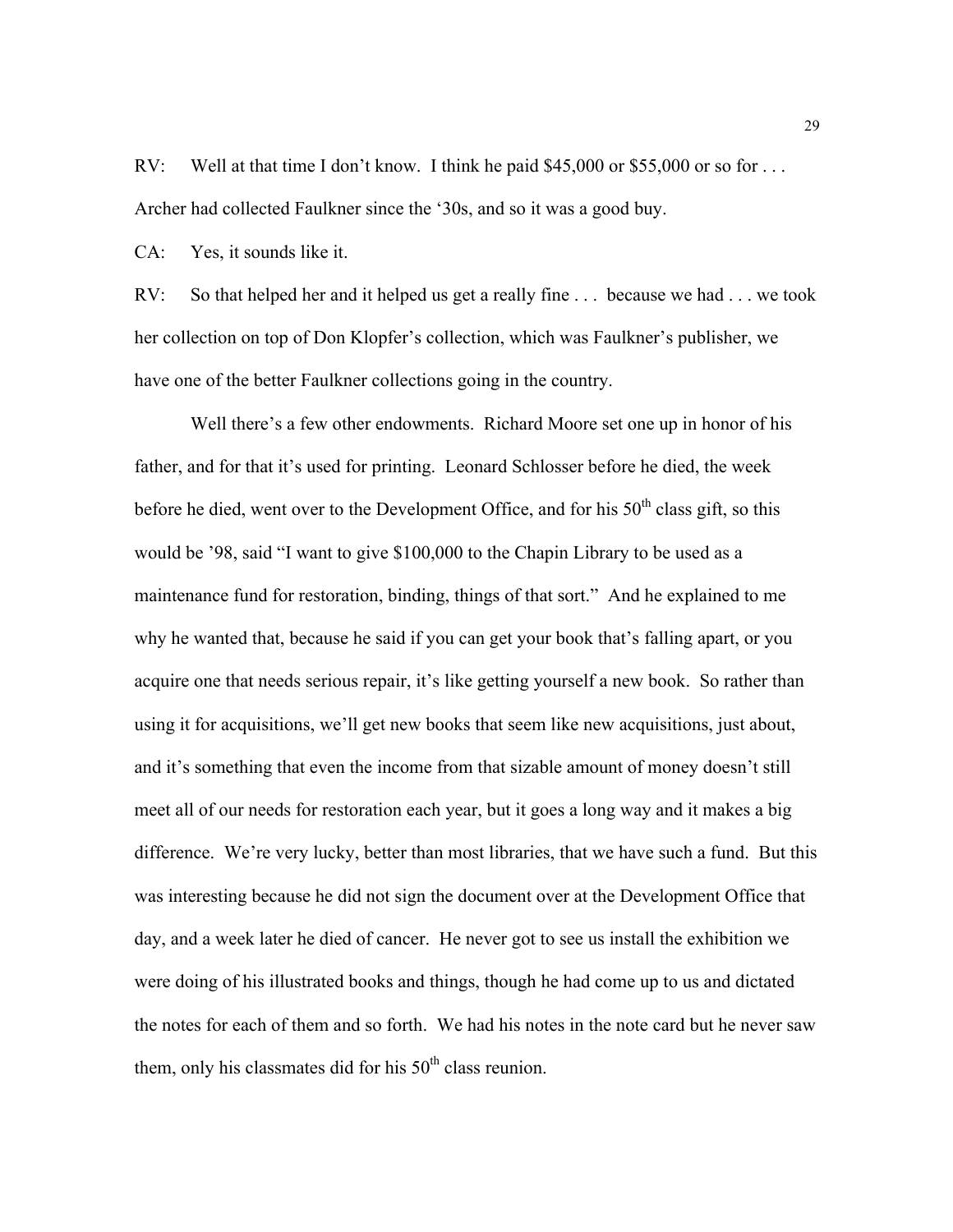But his son, who is a graduate of the college and his widow, both knew that was Leonard's wish, and so before the estate got settled, but there was some ability to distribute monies, that saw that \$100,000 got sense up to the Development Office to set up this fund. RS: Also, now this policy that was established by John Chandler that generated all these funds, he said that you can go out and raise anything you can get actively and you can keep it. Is that policy still in place with the Development Office?

RV: Yeah, he didn't say exactly that you can actively go out and solicit. He said any money that you can raise you can keep, which is sort of broad.

RS: (Laughter)

RV: It doesn't say go out and twist the arm of somebody who we're also aiming for to be giving to this project or that project, so I've always . . . we had Bill Dickerson, to start out with, who's Class of '40, and he was easy to deal with, and so we learned to trust the Development Office. Any time I have an idea I can go by them and they're willing to buy it also, and somehow it got manifested even in John Chandler's time when they asked Don Klopfer for a gift for the Chandler Gymnasium. He said, "I love John Chandler, after all he's the one that gave me my honorary degree. I respect what he's doing at the college highly, but I'm not giving to any gym. They can ask me for some other purpose, but please don't ask me for a gym."

(Laughter)

CA: By the way, when did Chapin die?

RV: Chapin died in '36.

CA: '36. He wasn't that old. He was born in '48.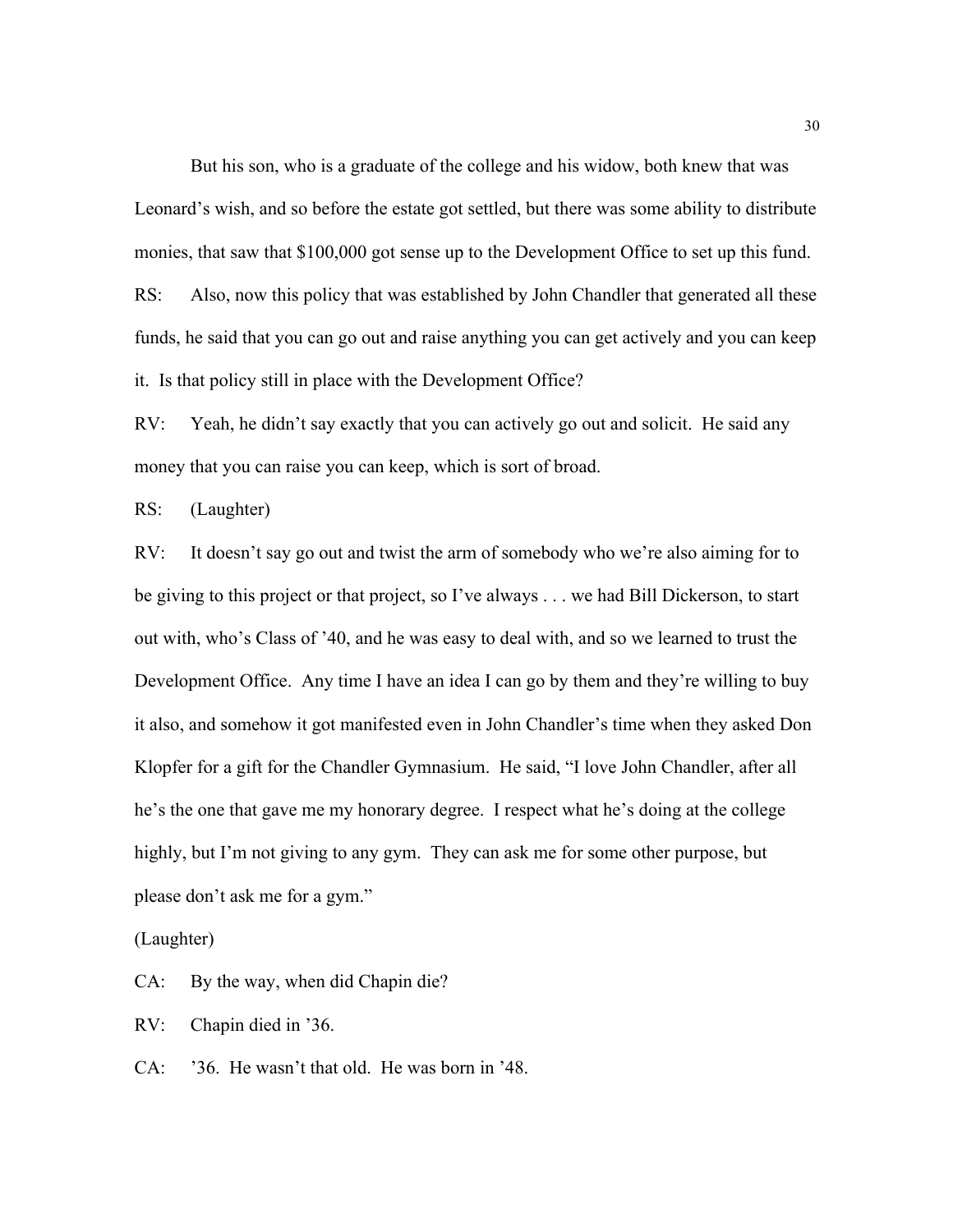RV: . . . '49.

CA: '49?

RV: Yes.

CA: So '51 and '36, O.K.

RV: He was old enough.

CA: He was old enough, yeah, all right.

RV: He died up in Canada when they were on vacation.

RS: So I only have two questions left, and Chuck will probably ask more, but one of them is small and one of them is big. I'll let you decide which is the small and which is the big. The first is, in the 2000 interview, the first one in the year 2000, you made some comments on staffing that suggested that you needed more staffing.

CA: Yes, I do remember that.

RS: And you were optimistic about having that achieved. What is the status of that ambition at the moment in 2009?

RV: One-half person.

CA: That's all you have is a half person? Wayne is a half a person?

RV: No, one half person extra, secretarial level, scale 18 I think. Pay scale 18.

CA: Who is the other woman out there?

RV: That's Elaine Yanow.

CA: She's a half?

RV: She's half time. The other people that you see with Linda Hall and Sylvia, kind of around the College Archivist, that's out of the college budget, the college library budget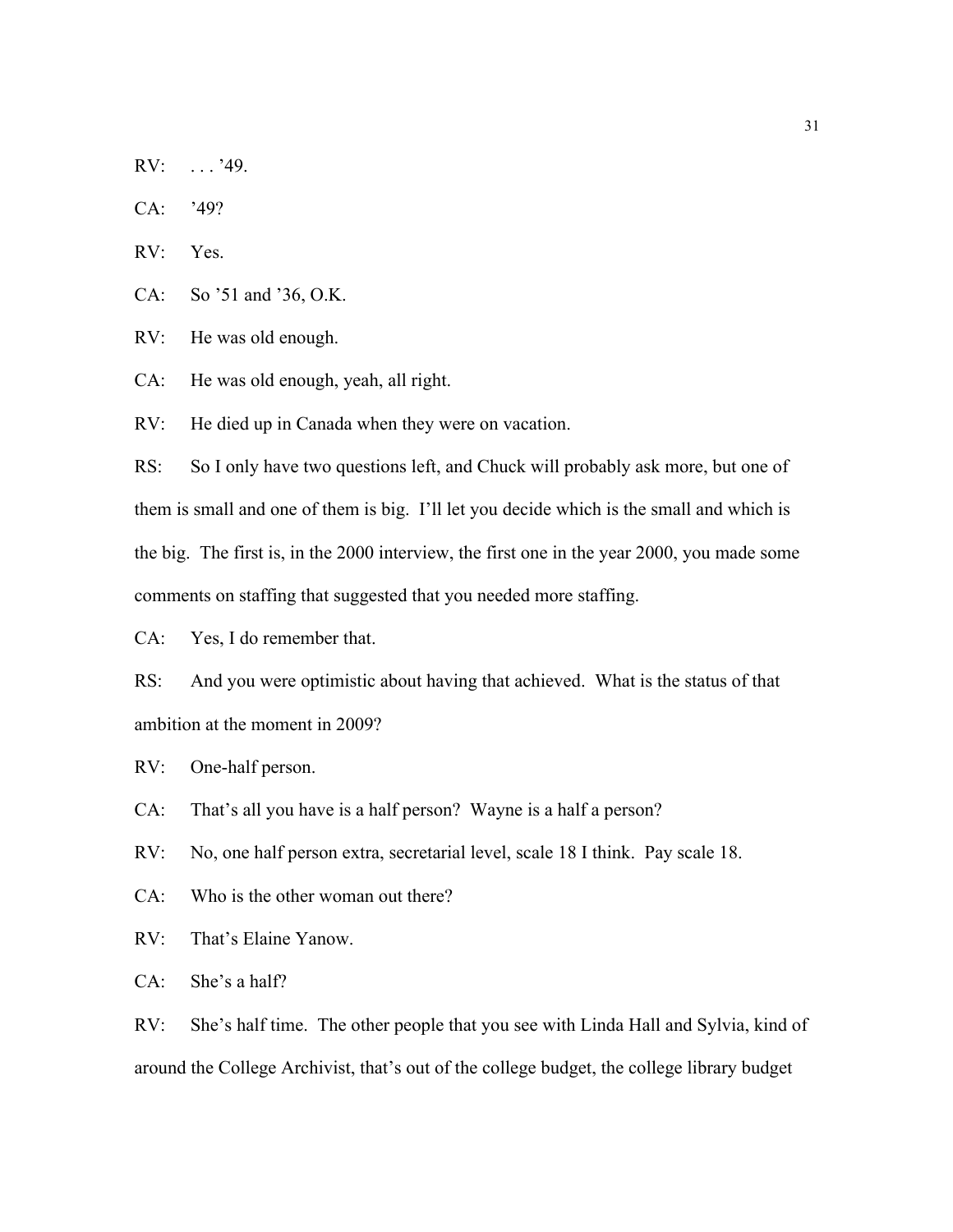rather. But all I've been able to get since 2000 is that one-half of a person. Each year I try to get that half person to be a full person, and each year there are other pressing needs at the college of more importance.

CA: Football.

RV: Well no, additional secretaries for people in Hopkins Hall.

CA: O.K. I thought the football coaches were . . .

RV: But ever since Professor Lewis gave his famous report

CA: Steve Lewis?

RV: Steve Lewis in 1980, on the explosion of the administrative structure of the college, in which there was to be a freeze, and probably that year they hired eight new administrative staff members, anything regarding freezes and staff members I take with a grain of salt. As far as I can figure out there is no rigid freeze going on now, though they took my budget and cut me 25 percent, even as I proposed it in April of 2009 over what it had been the year before, but now, come July  $24<sup>th</sup>$ , they took another \$90,000, which is what I had left, what I hadn't spent yet, in the restricted endowed funds. Just totally took it away and said readjust all your budget columns accordingly, as you would see fit, which meant that they all went to zero. So one fund had \$43,000 on it. We had spent \$19,700 already, so we just adjusted it down, but the budget for this year would be \$20,000, and things of that sort. That's fun and games with numbers. Somewhere the money is but it's not for us to spend.

CA: O.K.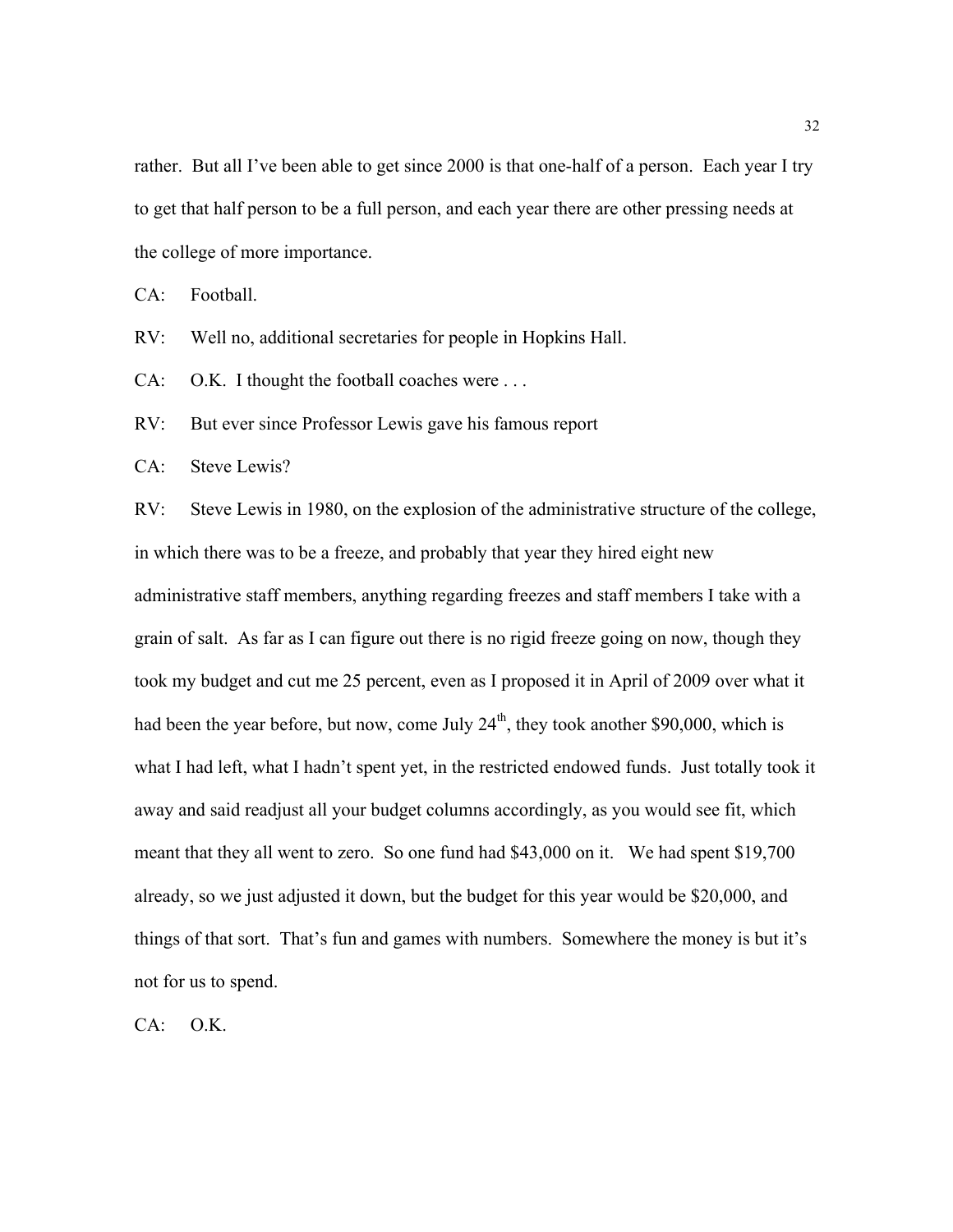RS: So the second question is that back in 2000 I think that there was some talk about what now is the Stetson Project. You probably should describe the project itself, although it would be in the record some place else.

RV: I don't what I said.

RS: No you didn't say much.

RV: All I know is I had had a meeting with Hank Payne and he talked about . . . he was very open. I don't know if he felt comfortable with me and I with him, and he said that there was two big projects that I have in mind. One is the new library, and the Chapin Library would be an integral part of our planning on that because of some of the things that would be very interesting to present to people. A new library would be able to enhance the use and the protection and the exploitation of these rare items. And secondly, that we need a new theater and performing arts center. Well the theater and the performing arts center came along very quickly, and shortly thereafter Herb Allen gave his gift, and then everything went downhill for Hank Payne, subsequently, because some of the faculty members got their nose out of joint because this was an executive decision and it hadn't been down through the usual process of the faculty committees. I don't want to get into the priorities but it was an opportunity that he thought should be regressed. So the library was already in the mind of Hank Payne and obviously was probably put on some kind of a priority planning process, and then it has gradually involved the college library and the Chapin library, went through an elaborate processes of preparing a program which was always required for a major construction project of what your needs are and things of that sort, and how that can then be converted into physical spaces and equipment and things of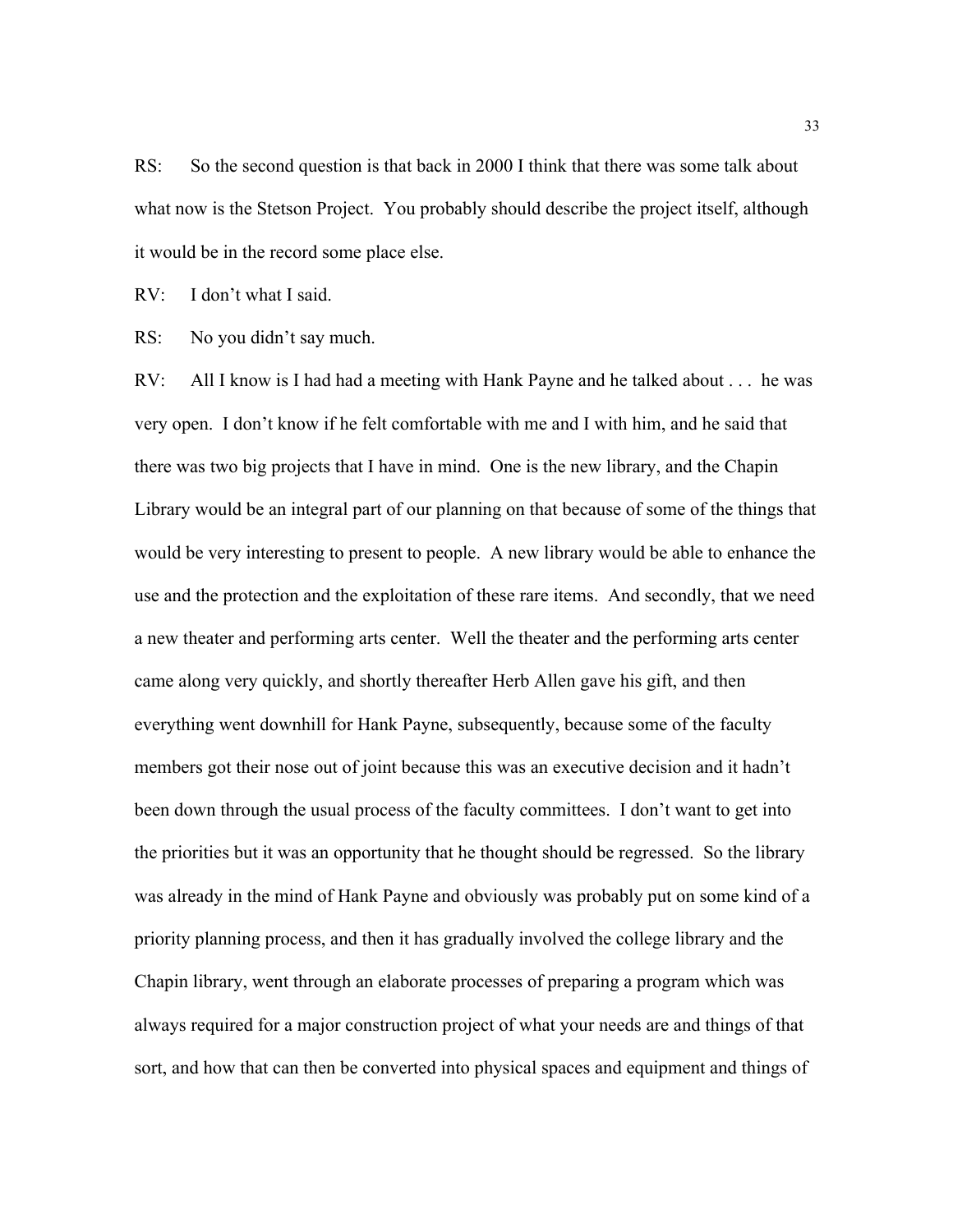that sort. And that was then put through the process. They interviewed various architects – had three public presentations – one was chosen, and then they went to coming up with designs, and the designs were sort of off the wall, not because they were ultra-modern, but they just didn't initially really reflect the program we didn't think. So they worked on it and worked on it, and after they came up with one set of plans that seemed like we were going in the right direction, they sent it out for some estimates. They were fairly rough estimates, but the estimates were so out of line (\$15 million dollars over what the trustees were budgeting for it, for this project), they included an OIT element in it too, so all of a sudden we had to start cutting back spaces that could shrink the footprint of the building a little bit, and OIT, it would shrink their footprint a little bit?

RS: What's OIT?

RV: Office of Information Technology.

RS: O.K.

RV: Not part of the library, but they've always had a little presence in Stetson Hall, and they wanted more presence. They deal so much with academic types and Jesup Hall is absolutely overflowing, which is their headquarters, and they wanted to do some creative labs in this new building, this would be the place to do it. So we planned and planned and revised and cut back a little bit on what the book capacity would be, what student reading capacity would be, and then they sent them out for bids again, and they came back again \$15 million over. So what to do? They started doing some arbitrary decisions I think. Cut the fifth floor off the building. O.K. That automatically cuts you back by 20,000 feet perhaps, but it didn't cut off a full 20 percent, but it cut off maybe 16 percent of the square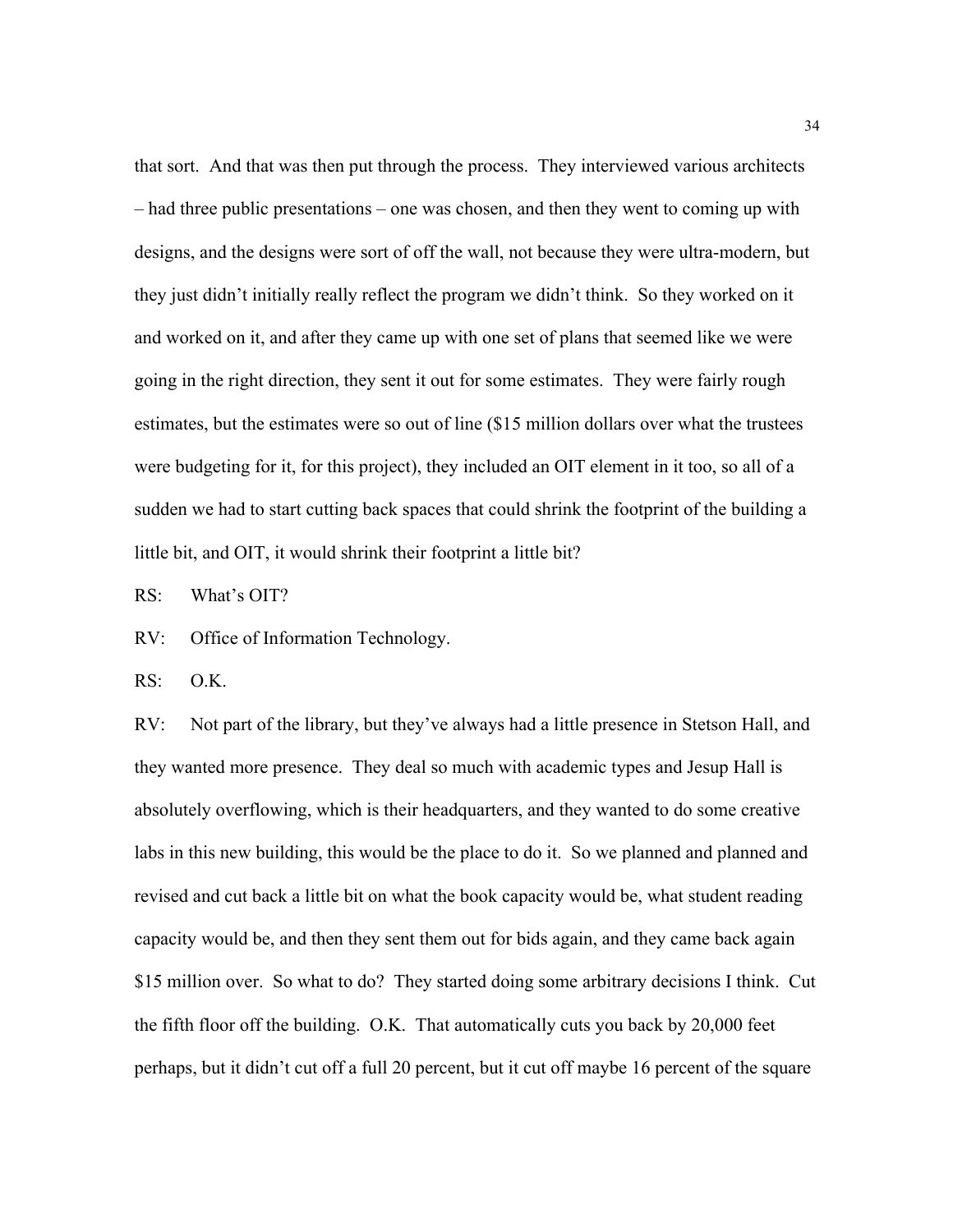footage or cubic footage of the building. Early on in the process, the first \$15 million overrun, the parking, which included underground parking, went, and also the idea that you would have a compact storage section, such as we have built now out on North Street there, but that that would be incorporated as one section of the library.

After the second \$15 million, you had to start taking the stacks of the main library and turning them into compact storage stacks, because we had to shrink a bit more if you're going to get the present book collections in, plus some expansion, the only way to do it is through the space saving compact storage as part of your regular library shelving.

Well Amherst did it on the basement floor in the Frost Library, so there's a little bit of a precedent amongst one of our likewise institutions, but it's not an ideal solution. But then more and more the trustees were buying the argument that this was is an electronic age anyways and the book is a thing of the past, so we don't have to really be worried about building for many new editions, volume-wise, and if we are, what would be cheaper for us to do is build offsite storage for things, so this is where the new library will probably have less book capacity than the old Sawyer Library. That we're going to have several hundred thousand volumes when we open the new library out in offsite storage, which could be retrieved twice a day, if you know what one you want.

RS: Yeah.

CA: Hm.

RV: So there will be good service that way, but you won't have the ability to browse and a group of books is completely disappeared.

RS: Yeah.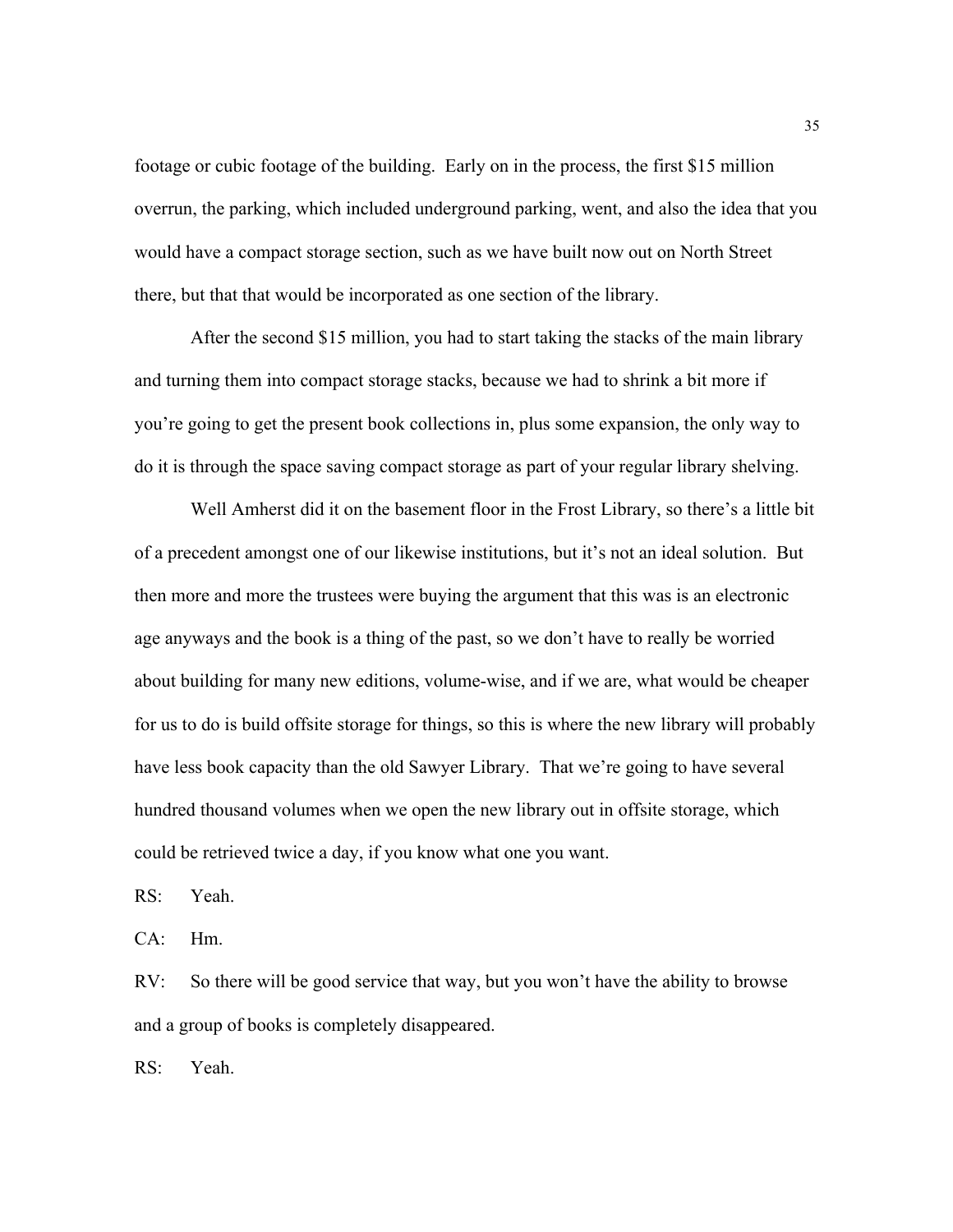RV: But people say we're using books differently. Sure we're using books differently for information. Williams College is about more than information, at least we still profess that's the case, but we act as though that's all it is when it comes to libraries.

Anyways, so the next group of plans came through at \$14 million over. That's the third. So \$15 million, cut off, \$15 million cut off, and then \$14 million.

Well it worked, so they started cutting back on materials, resurfaced the outside of the building with cheaper material. You see how some of that turned out on these new buildings where they're using plastic on the outside that look like stone, and things of that sort. You start using just plain brick walls. You don't use finished walls on corridors and things. The flooring will be rubber tile instead of some other kinds of more expensive flooring and whatnot. So all kinds of little cutbacks like that.

They saved \$11 million dollars and the trustees thought that they would . . . but they couldn't cut anymore and a good faith effort was really made, and they tossed in the other \$3 million towards the project. So they gave us \$3 million more that we could go on. And now the architects got going and we have one percent finished plans. Not construction plans but design plans, and they went out for bid . . . not for bid, for estimates. And they came in on budget.

RS: Ha!

RV: But we have no money to build. Prices of materials are dropping considerably on concrete and steel because the market is depressed in construction all over, but we can't take advantage of it because to borrow the necessary \$80 million to finish this project is going to cost \$4 or \$5 million dollars more now in 2009 than it would've in 2007, because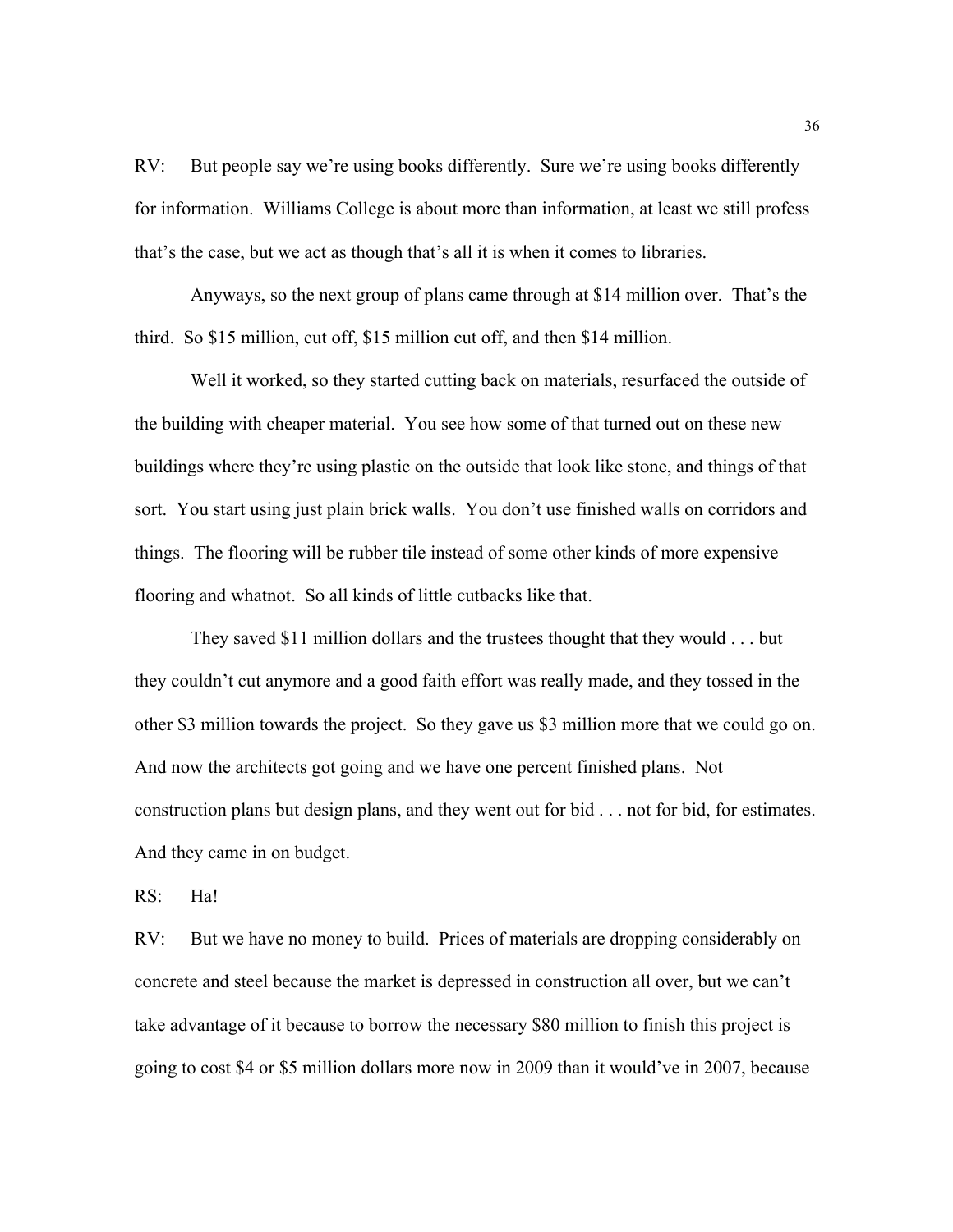somehow or other the rates that they're charging to lend money are so much higher. I don't know what that is about. This is that tight credit I guess that they're talking about.

RS: Yeah.

RV: And so now it's a matter that it's going to cost us \$5 million more to borrow, can we save \$5 million or \$6 million in construction costs? And that decision has not been made in the affirmative yet, and so we're on hold. There was nothing brought up in the April meeting of the trustees concerning the building project going forward.

CA: So meanwhile, Stetson sits as a hulk.

RV: It's empty, it's been de-asbestosized though. So it's ready to go. That back section is ready to be torn down. They don't have to quickly get a contractor to take the asbestos out. So when they're ready to go they can move and the architects are still being retained, but we just suffered an \$800,000 cost of redesigning the plans because we didn't get our building license, our construction license, in by last September, and so the new seventh edition of the Massachusetts Building Code went into effect and we would've had six months after we got our license before we needed to start construction, and then still followed the six edition, which the whole building was engineered for. So now they've had to re-engineer the whole building at a cost of about \$800,000 for the electrical and heating and ventilation and our designers to do all the plans over. Now there's a further problem. They're doing a revised seventh edition code in January, which probably is going to be mostly upgrading for environmental factors. It may not involve too many alterations, but it's going to involve some review of all of the building plans. So costs are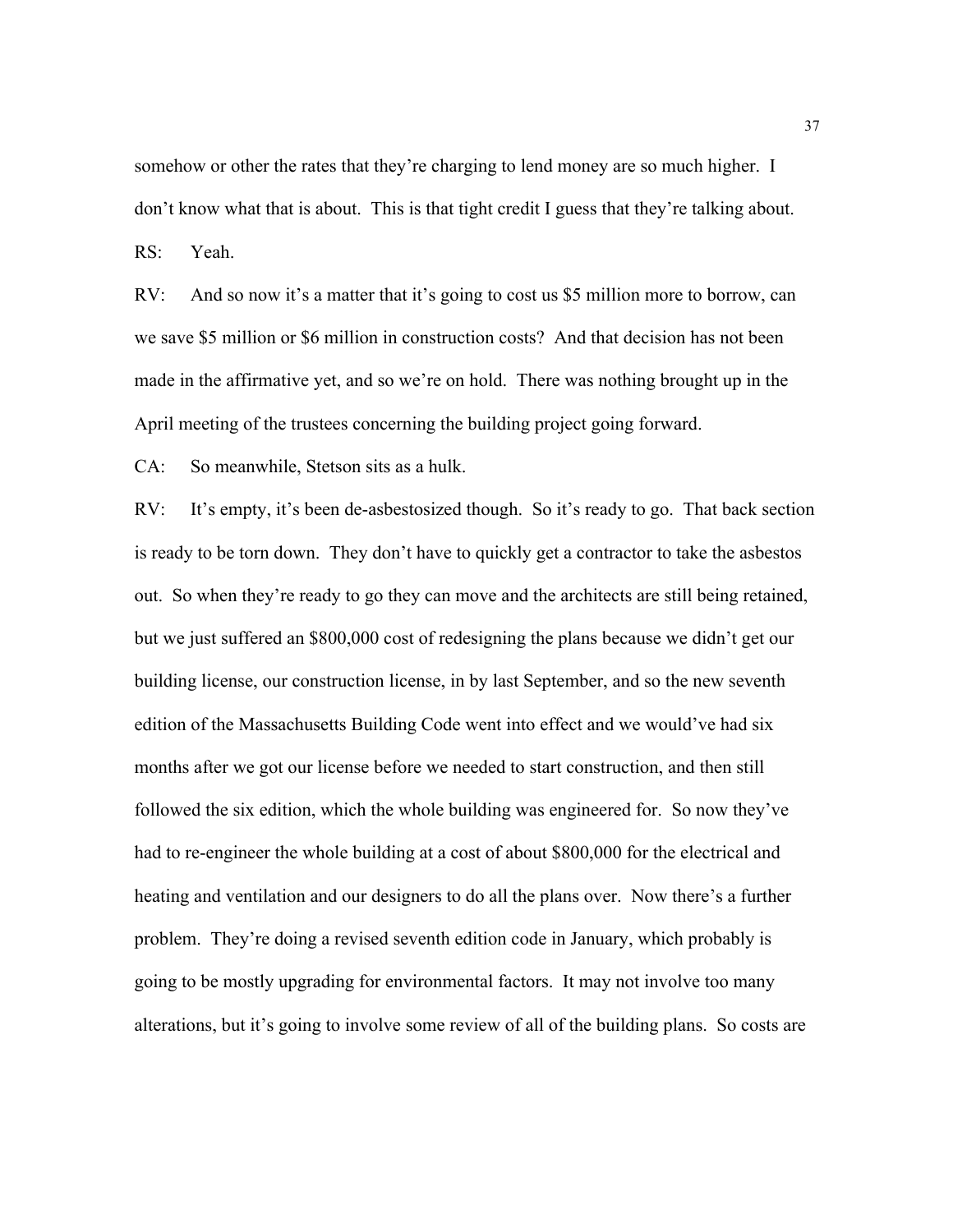still being absorbed as part of this project. That's \$800,000 that could've been used for building that we could've gotten in under the sixth edition of the code.

The other thing we're afraid of, fortunately a lot of the equipment, such as the various equipment you've got in this room for just Oral History interviews, or other types of library equipment, that some of this material will be superseded from the time we started and planned and thought about things, though specifics are not in this final plan. It's just that we're going to have ability to have computers, how exactly they're going to be wired, what kind of computers, is not set, so there's some flexibility in that. I'm a little afraid that we may be building a library that's five years too old by the time we open.

CA: Well just specifically, Jack Wadsworth suggested that we were using antiquated equipment.

RV: Oh when he saw what you were using?

CA: Yeah, and what was it he suggested? Some kind of fancy thing that he found out cost \$100,000.

RS: Yeah, that would digitize directly from the voice.

CA: Well, it ain't going to happen.

RV: Isn't going to happen?

RS: No.

CA: It's fine.

RV: I mean and the problem is that if someone were to give him \$100,000 for it, they would try to convince him that rather we want that for financial aid.

CA: Yeah, probably would. Of Bulgarian students from the Province of Contrulny.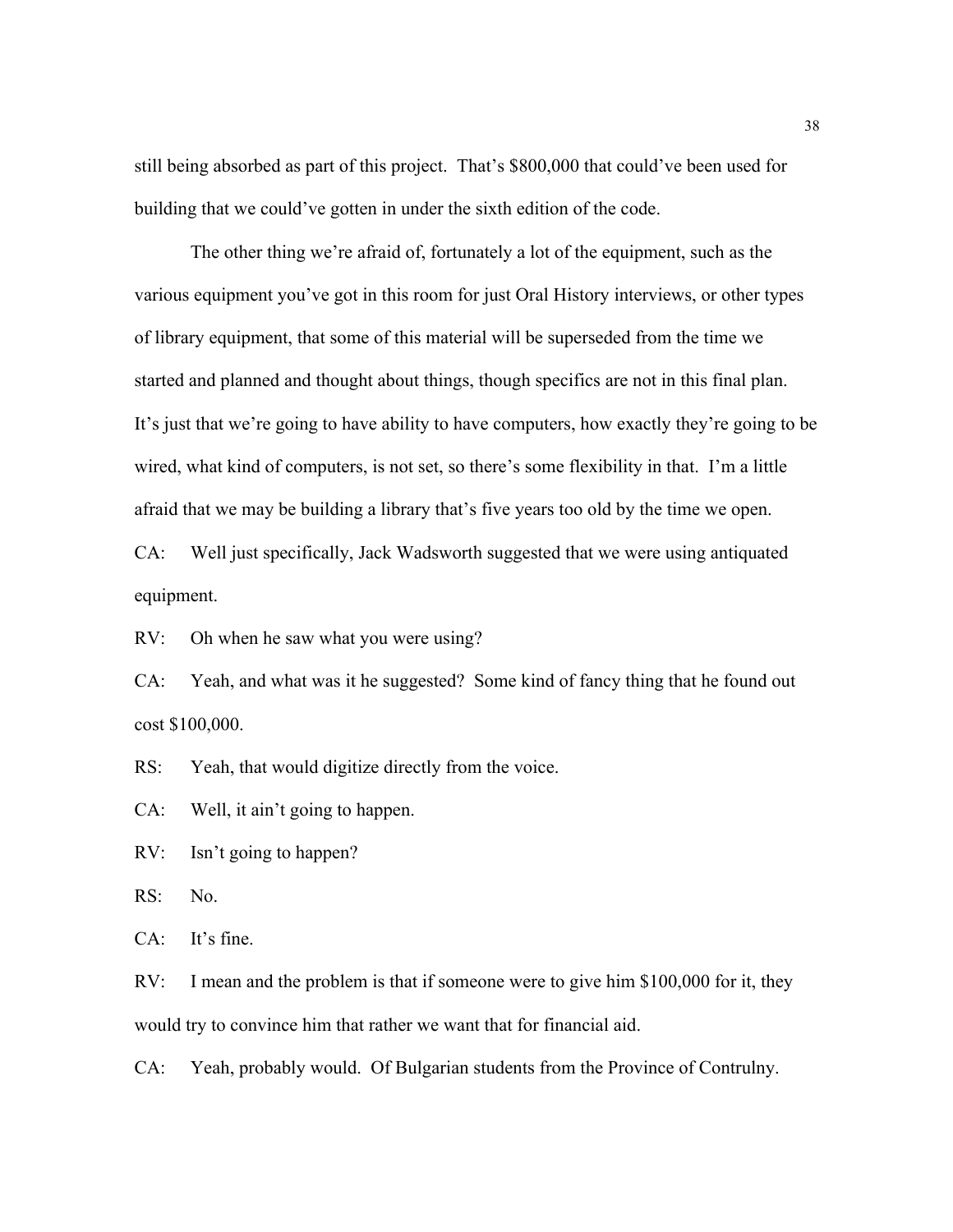RV: Well I don't know. That isn't what I hear now. You know Edgar Bronfman gave that \$7 million dollars so that international students could also apply for the needs blind admission several years back.

CA: Who talked him into that, Morty?

RV: Yeah.

CA: Edgar Bronfman, as you know, is my class. Edgar Bronfman did not graduate. Edgar Bronfman gave the Bronfman Science Center, and Edgar Bronfman has not been to . . . since the dedication of the library in the Bronfman Center, has not been to one class reunion, nor has he expressed any interest. We of the Class of 1950 protest.

RV: Well, what I mean, that's there, but now there's some discussion rumbling around (what will happen I don't know), but in order to again save some money, not have the international students be into this need blind admission process. But what are you going to be doing with . . . the Bronfman money was for international students, not for local students.

CA: They'll figure their way out of that one, I'm sure.

Bob, anymore?

RS: Just one more. I said I had two questions to finish up – one big and one little one. Which was the big one and which was the little one?

CA: What's the second one?

RS: I thought you might say the staffing was the big one. (Laughing) I'm teasing.

RV: Well the staffing one is a very important one to me. The Chapin Library opened with two members in 1923, we still have two members and one half-time administrative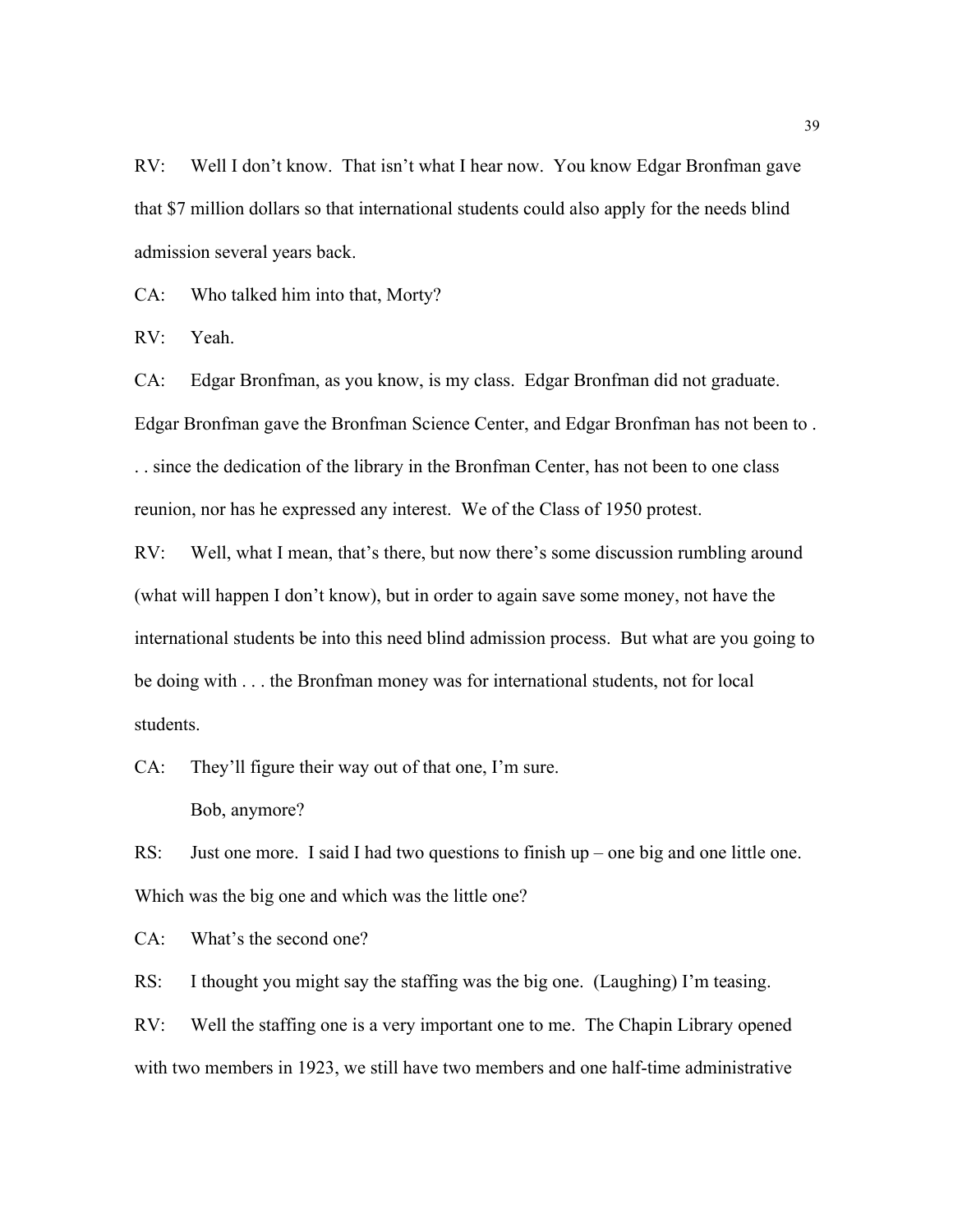assistant. Our collections have grown from 15,000 volumes to nearly 50,000 volumes. We have another 50,000 pieces of manuscript and other kinds of ephemera and so forth, autographs and what have you, prints. We have a student body not of 600 as in 1923, but 2,100, and an active graduate program in art history that we work closely with. There is so much in the field of art history that's not available in the print rooms of either the Clark or the college museum, but we're the only department in the college that has not had an increase in their personnel.

CA: What happened? I assumed you were pushing all these years for an increase. Why did they turn you down during the lush years?

RV: There's always other imperative needs. One that stuck on my mind the most, and I suppose it's true because students always come first – the year that they increased the infirmary, especially the psychological services, by three people.

CA: Yeah.

RV: We're going to take a problem we have and we're going to address it and do the hires and O.K. It just keeps going across the board. There was going to be a freeze in the Development Office, and then a gradual decrease after the last capital campaign, but it never reduced, and all they did was add additional ones for this capital campaign that just was finished. Now there's a little bit of a freeze, so they've lost several people. Steve Birrell's position as direct vice president, hasn't been frozen though, but it's just been put on hold. He retired in July and it's not going to be filled until next July.

RS: Oh is that right?

RV: Well, it'll be filled earlier it means, but they're waiting for the new president.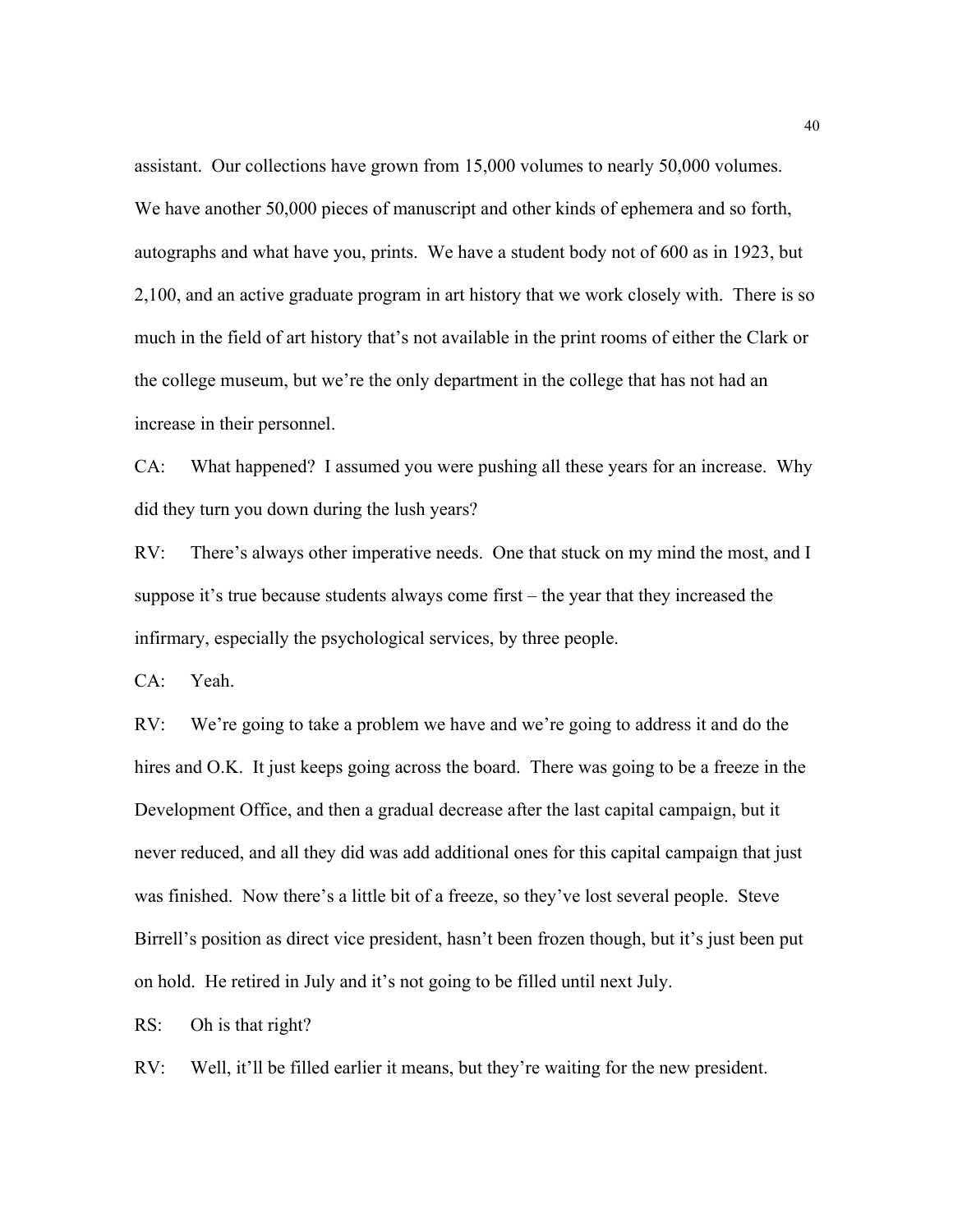RS: Oh sure, that's right.

RV: He doesn't come in until April. They have to work like right and left hands together.

RS: Yeah.

RV: So it's important that he be in on the hire. But a few other people have left the staff of the Alumni Development Office, and their jobs have just been assumed by dividing the work amongst others. But I don't notice that you're going to have any decrease in campus security. Buildings and Grounds seems to becoming more and more top heavy with administrators. No more people seem to get hired to do the work, but lots of people are hired to organize the work flows of the worker ants. And it you just look at the number of people that are administrators there. Take a look at a couple of telephone books from a dozen years ago and you would see a radical difference. They just increase the rate of associate vice presidents and everything else like that in there. It's just astonishing how that has grown. The provost's office has six, seven in it. This is the needs of federal legislation and the needs in financial control is being put into the provost's office.

This isn't my strength, but I can remember when John Pritchard and Bill Dickerson and Russ Carpenter and Howland Swift were the Development Office and they had two secretaries there, and they raised up to \$15 million dollars a year. You know \$15 million dollars in 1980 money is equivalent to \$40 million today or so, and this is what we're getting with 30 people. So your first 15 percent of any money that comes in goes for salaries to the college, not for the education of students.

CA: Is that about it?